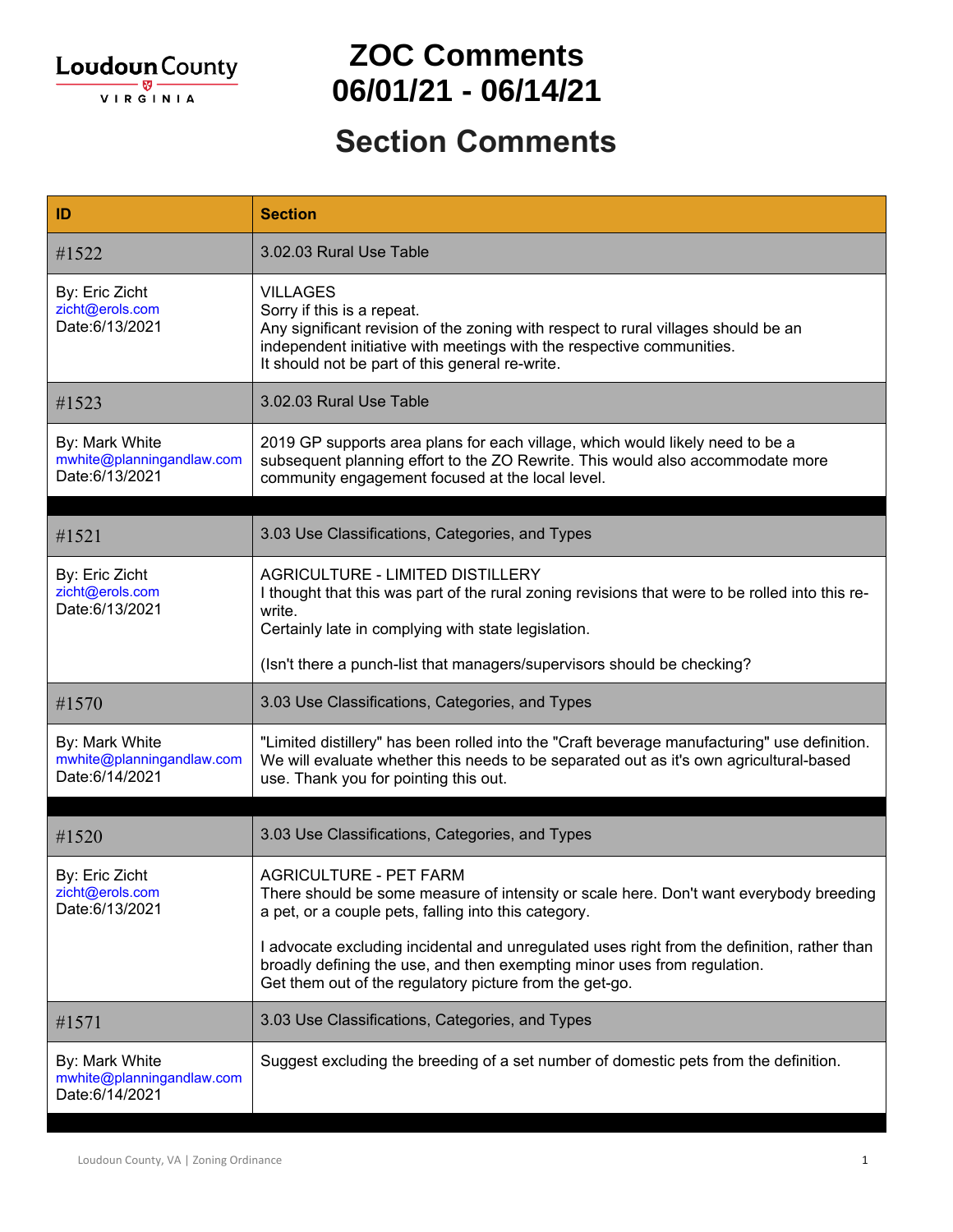| ID                                                            | <b>Section</b>                                                                                                                                                                                                                                                                                                                                                                                                                                                                                                                                                                        |
|---------------------------------------------------------------|---------------------------------------------------------------------------------------------------------------------------------------------------------------------------------------------------------------------------------------------------------------------------------------------------------------------------------------------------------------------------------------------------------------------------------------------------------------------------------------------------------------------------------------------------------------------------------------|
| #1519                                                         | 3.03 Use Classifications, Categories, and Types                                                                                                                                                                                                                                                                                                                                                                                                                                                                                                                                       |
| By: Eric Zicht<br>zicht@erols<br>Date:6/13/2021               | <b>AGRICULTURE - FEEDLOT</b><br>There should be some measure of intensity or scale here. It should not be a feedlot for a<br>couple 4-h'ers to fatten up their couple steers.                                                                                                                                                                                                                                                                                                                                                                                                         |
| #1575                                                         | 3.03 Use Classifications, Categories, and Types                                                                                                                                                                                                                                                                                                                                                                                                                                                                                                                                       |
| By: Mark White<br>mwhite@planningandlaw.com<br>Date:6/14/2021 | We could tie this to the definition of "animal units" (AU) in 9VAC25-32-10 and AU<br>thresholds in 9VAC25-32-250/9VAC25-192-20/9VAC25-192-70 and activities subject to<br>the Virginia Pollution Abatement (VPA) permit or VPDES program. However, those<br>thresholds are larger than may be appropriate near residential neighborhoods. Will<br>research this further.                                                                                                                                                                                                              |
| #1518                                                         | 3.03 Use Classifications, Categories, and Types                                                                                                                                                                                                                                                                                                                                                                                                                                                                                                                                       |
| By: Eric Zicht<br>zicht@erols.com<br>Date:6/13/2021           | AGRICULTURE - CUSTOM OPERATORS<br>Custom operation does not seem like a use.<br>They are just farmers contracting to farm an agricultural property. A Who, not a what.                                                                                                                                                                                                                                                                                                                                                                                                                |
| #1576                                                         | 3.03 Use Classifications, Categories, and Types                                                                                                                                                                                                                                                                                                                                                                                                                                                                                                                                       |
| By: Mark White<br>mwhite@planningandlaw.com<br>Date:6/14/2021 | "Custom operators" is carried forward from the current ZO. Defined as "An establishment<br>in which a contractor or other operator agrees to perform all or some machine operations,<br>providing equipment and labor, for production and related activities on agricultural sites in<br>exchange for a payment or a payment along with a percentage of profits. Field operations<br>performed by a custom operator may include field preparation, planting, cultivating,<br>harvesting, tilling, haymaking, bush hogging, crop storage, hauling, fencing, and barn<br>construction." |
| #1517                                                         | 3.03 Use Classifications, Categories, and Types                                                                                                                                                                                                                                                                                                                                                                                                                                                                                                                                       |
| By: Eric Zicht<br>zicht@erols.com<br>Date:6/13/2021           | PERSONAL/BUSINESS SERVICES<br>Why aren't the broad definitions of personal and business services sufficient?                                                                                                                                                                                                                                                                                                                                                                                                                                                                          |
| #1577                                                         | 3.03 Use Classifications, Categories, and Types                                                                                                                                                                                                                                                                                                                                                                                                                                                                                                                                       |
| By: Mark White<br>mwhite@planningandlaw.com<br>Date:6/14/2021 | Personal services defined as "Establishments primarily engaged in providing services,<br>including the care of persons or their apparel." This is broad.<br>Business support services defined as "Establishments primarily engaged in rendering<br>services on a fee or contract basis to the business, commercial, industrial, or institutional<br>community." Important distinction here is "contract-based" and "business support."                                                                                                                                                |
|                                                               |                                                                                                                                                                                                                                                                                                                                                                                                                                                                                                                                                                                       |
| #1516                                                         | 3.03 Use Classifications, Categories, and Types                                                                                                                                                                                                                                                                                                                                                                                                                                                                                                                                       |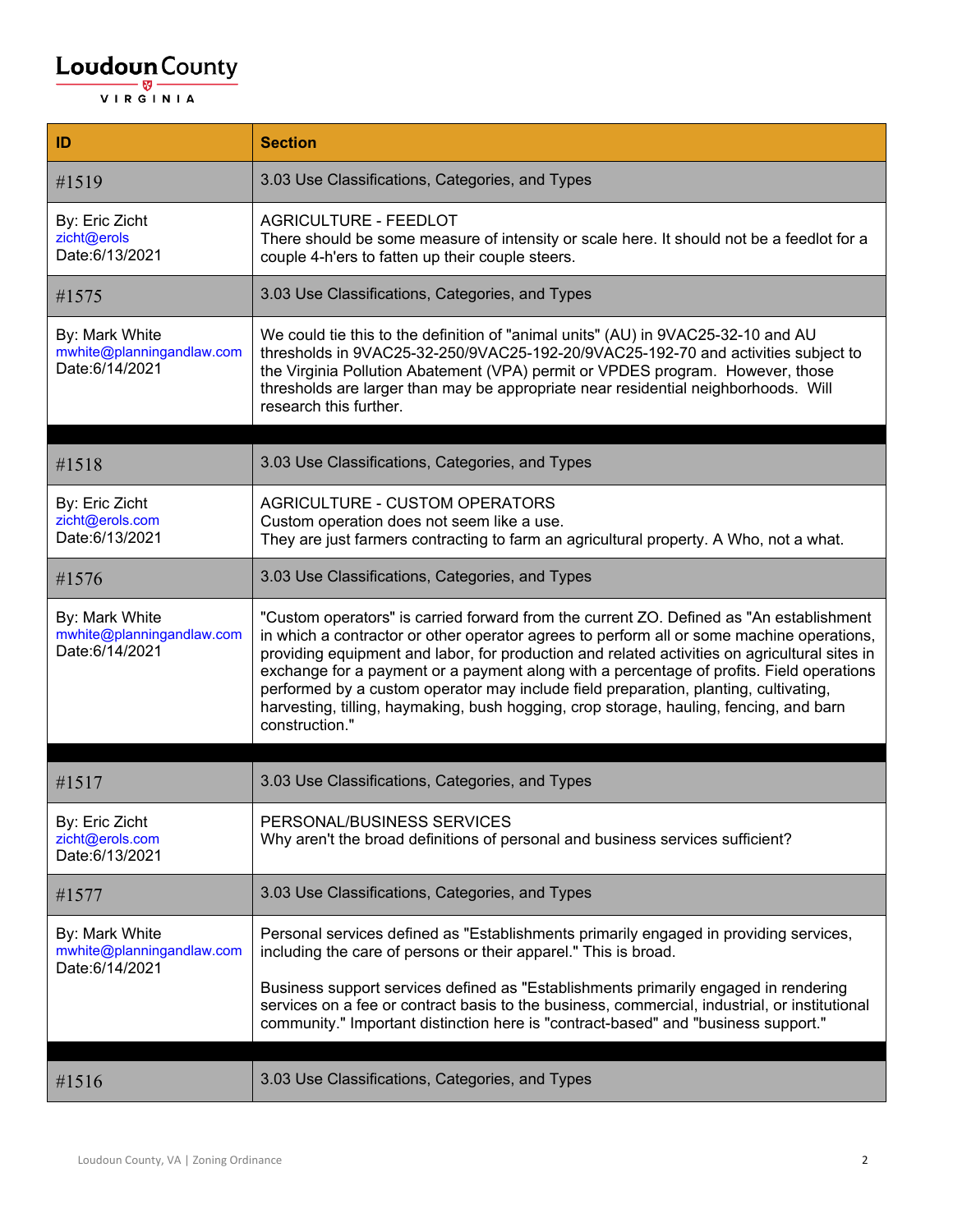| By: Eric Zicht<br>zicht@erols.com<br>Date:6/13/2021           | DRY CLEANING PLANT<br>Seems more industrial/manufacturing than personal/business services                                                                                                                                                                    |
|---------------------------------------------------------------|--------------------------------------------------------------------------------------------------------------------------------------------------------------------------------------------------------------------------------------------------------------|
| #1578                                                         | 3.03 Use Classifications, Categories, and Types                                                                                                                                                                                                              |
| By: Mark White<br>mwhite@planningandlaw.com<br>Date:6/14/2021 | It's here because NAICS classifies it under "812 Personal and Laundry Services." But it<br>probably has characteristics that are more industrial in nature than the other uses in this<br>category. Will consider recategorizing.                            |
|                                                               |                                                                                                                                                                                                                                                              |
| #1515                                                         | 3.03 Use Classifications, Categories, and Types                                                                                                                                                                                                              |
| By: Eric Zicht<br>zicht@erols.com<br>Date:6/13/2021           | <b>FARM MACHINERY</b><br>Should this be under professional and business services?<br>Seems to be the wrong category                                                                                                                                          |
| #1579                                                         | 3.03 Use Classifications, Categories, and Types                                                                                                                                                                                                              |
| By: Mark White<br>mwhite@planningandlaw.com<br>Date:6/14/2021 | Farm machinery is currently listed under "Personal / Business services." There is not a<br>"professional and business services" category. There is an "Office, Business<br>and Professional" category but that does not seem appropriate for Farm machinery. |
|                                                               |                                                                                                                                                                                                                                                              |
| #1514                                                         | 3.03 Use Classifications, Categories, and Types                                                                                                                                                                                                              |
| By: Eric Zicht<br>zicht@erols.com<br>Date:6/13/2021           | <b>SNACK OR BEVERAGE BAR</b><br>Boy is this sinking into details!<br>I thought one intent was to simplify matters.                                                                                                                                           |
|                                                               | I typically think of snack and beverage bars (usually they are both, not one or the other)<br>as accessory uses in bowling alleys and the like.                                                                                                              |
| #1580                                                         | 3.03 Use Classifications, Categories, and Types                                                                                                                                                                                                              |
| By: Mark White<br>mwhite@planningandlaw.com<br>Date:6/14/2021 | The industry category for snack and beverage bars includes things like coffeehouses and<br>teahouses, which are currently separate categories. Open for discussion moving forward.                                                                           |
|                                                               | <b>Needs Followup</b>                                                                                                                                                                                                                                        |
| #1513                                                         | 3.03 Use Classifications, Categories, and Types                                                                                                                                                                                                              |
| By: Eric Zicht<br>zicht@erols.com<br>Date:6/13/2021           | <b>RESTAURANTS</b><br>Recommend diagram showing different types of restaurants. Many overlap.                                                                                                                                                                |
| #1581                                                         | 3.03 Use Classifications, Categories, and Types                                                                                                                                                                                                              |
| By: Mark White<br>mwhite@planningandlaw.com<br>Date:6/14/2021 | Good point. This lends itself to a graphic or table. We will develop as we move forward.                                                                                                                                                                     |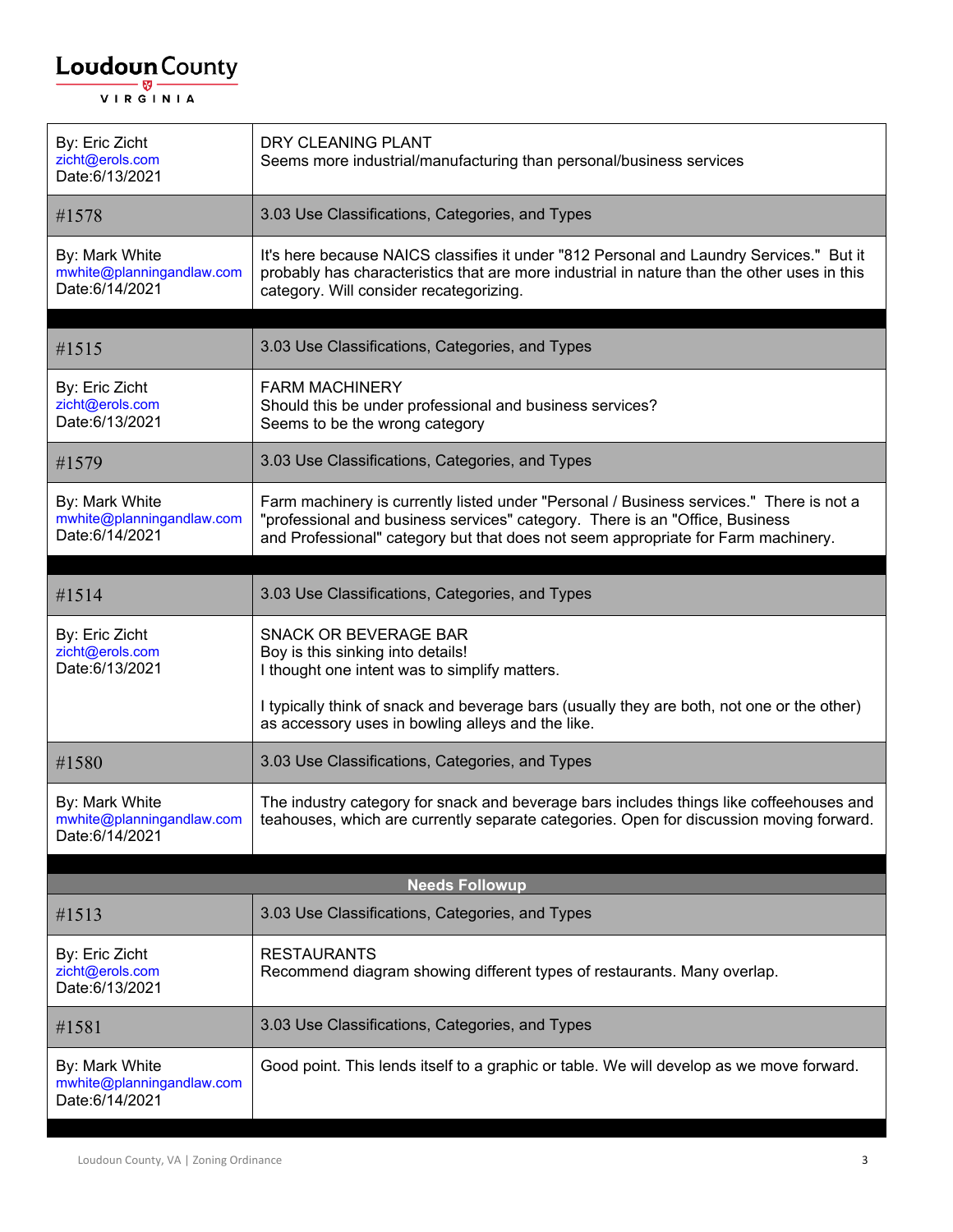| ID                                                            | <b>Section</b>                                                                                                                                                                                                                                                                                                                                  |
|---------------------------------------------------------------|-------------------------------------------------------------------------------------------------------------------------------------------------------------------------------------------------------------------------------------------------------------------------------------------------------------------------------------------------|
| #1512                                                         | 3.03 Use Classifications, Categories, and Types                                                                                                                                                                                                                                                                                                 |
| By: Eric Zicht<br>zicht@erols.com<br>Date:6/13/2021           | <b>FOOD PREPARATION</b><br>How is food production different from other forms of manufacturing?<br>How is it differentiated from those with "industrial character"?<br>Are wineries and breweries "food production"?<br>Won't carry-outs fall under the definition provided?                                                                     |
| #1582                                                         | 3.03 Use Classifications, Categories, and Types                                                                                                                                                                                                                                                                                                 |
| By: Mark White<br>mwhite@planningandlaw.com<br>Date:6/14/2021 | There is a difference between a storefront bakery and large-scale industrial facility with<br>truck loading and similar operations. Wineries and breweries produce "food" also in the<br>sense that they are classified as agricultural, but they are separately listed uses to<br>address state statutory requirements and rural economy uses. |
| #1511                                                         | 3.03 Use Classifications, Categories, and Types                                                                                                                                                                                                                                                                                                 |
| By: Eric Zicht<br>zicht@erols.com<br>Date:6/13/2021           | FARM MARKET (on-site)<br>Use parallel construction for the two forms of farm markets                                                                                                                                                                                                                                                            |
| #1583                                                         | 3.03 Use Classifications, Categories, and Types                                                                                                                                                                                                                                                                                                 |
| By: Mark White<br>mwhite@planningandlaw.com<br>Date:6/14/2021 | There are already two farm market uses - one that requires 25% products grown on site<br>and one that only requires 25% products grown in Loudoun.                                                                                                                                                                                              |
| #1510                                                         | 3.03 Use Classifications, Categories, and Types                                                                                                                                                                                                                                                                                                 |
| By: Eric Zicht<br>zicht@erols.com<br>Date:6/13/2021           | <b>VEHICLE REPAIR - LIGHT &amp; HEAVY</b><br>Do we need to differentiate these uses?<br>There can be more problems with a high-traffic minor repair facility than a gas station that<br>sometimes (rarely) replaces an engine or transmission.                                                                                                  |
| #1584                                                         | 3.03 Use Classifications, Categories, and Types                                                                                                                                                                                                                                                                                                 |
| By: Mark White<br>mwhite@planningandlaw.com<br>Date:6/14/2021 | These are common distinctions between repair uses due to the intensity of the use.<br>"Vehicle repair, light" focuses on sale, servicing, repair and/or installation of motor vehicle<br>accessories, which is generally less intensive than "Vehicle repair, heavy", which is major<br>mechanical and body work.                               |
|                                                               |                                                                                                                                                                                                                                                                                                                                                 |
| #1509                                                         | 3.03 Use Classifications, Categories, and Types                                                                                                                                                                                                                                                                                                 |
| By: Eric Zicht<br>zicht@erols.com<br>Date:6/13/2021           | Where is co-housing defined (and permitted)?<br>It is in the current ordinance, and there is nothing in the Comp Plan to indicate the use is<br>to be eliminated.<br>There is at least one application under consideration, and that applicant deserves notice.                                                                                 |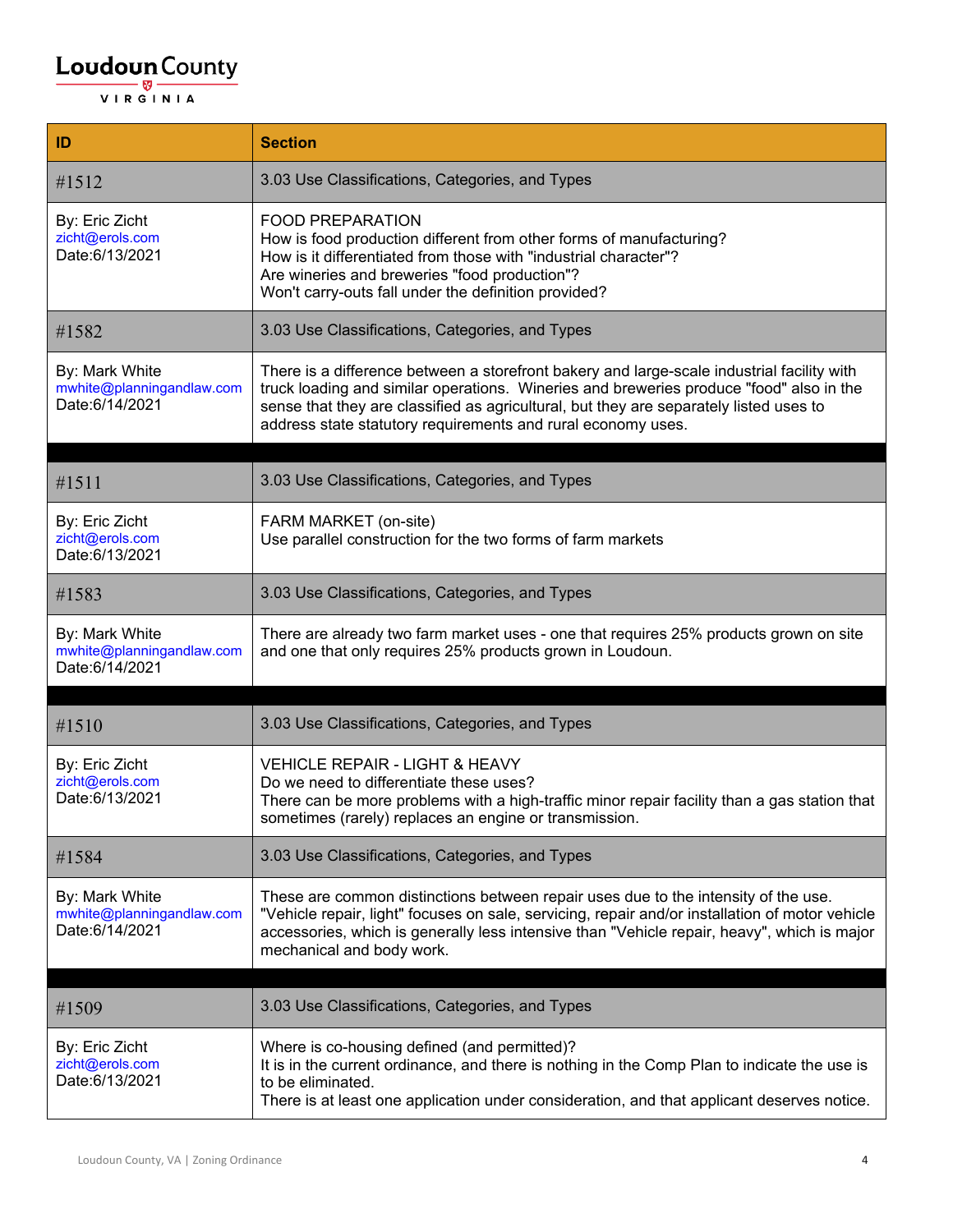| 3.03 Use Classifications, Categories, and Types<br>#1585<br>By: Mark White<br>Our direction was to delete co-housing from the list because it relates more to the form of<br>mwhite@planningandlaw.com<br>ownership/operational issues than a difference in the use. We will certainly loop in<br>Date:6/14/2021<br>County Attorney's office and definitely provide adequate notice.<br>3.03 Use Classifications, Categories, and Types<br>#1379                                                             |  |
|--------------------------------------------------------------------------------------------------------------------------------------------------------------------------------------------------------------------------------------------------------------------------------------------------------------------------------------------------------------------------------------------------------------------------------------------------------------------------------------------------------------|--|
|                                                                                                                                                                                                                                                                                                                                                                                                                                                                                                              |  |
|                                                                                                                                                                                                                                                                                                                                                                                                                                                                                                              |  |
|                                                                                                                                                                                                                                                                                                                                                                                                                                                                                                              |  |
| RESIDENTIAL DWELLINGS ON VERY LARGE PARCELS<br>By: Eric Zicht<br>zicht@erols.com<br>Particularly on some of the very large estates in western Loudoun, some of the<br>Date:6/1/2021<br>"accessory dwellings are very large. Should size limitations be applied to these?<br>Also, in the past multiple principal dwellings were permitted on a per area basis, say in<br>ARS a limit of one per 40 acres - so the property does not have to be subdivided. Also<br>addresses some existing non-conformities. |  |
| 3.03 Use Classifications, Categories, and Types<br>#1387                                                                                                                                                                                                                                                                                                                                                                                                                                                     |  |
| Yes - size limits are common to accessory dwelling regulations. The supplemental<br>By: Mark White<br>mwhite@planningandlaw.com<br>regulations can also regulate density. Most accessory dwelling regulations are written in<br>Date:6/1/2021<br>more urban or suburban contexts, but we can also consider a density threshold. These<br>would occur in sec. 3.06.                                                                                                                                           |  |
|                                                                                                                                                                                                                                                                                                                                                                                                                                                                                                              |  |
| 3.03 Use Classifications, Categories, and Types<br>#1378                                                                                                                                                                                                                                                                                                                                                                                                                                                     |  |
| <b>HISTORIC STRUCTURES -</b><br>By: Eric Zicht<br>zicht@erols.com<br>Where will the regulations pertaining to more permissive use of historic structures be<br>Date: 6/1/2021<br>included?<br>For example, do the same requirements pertain to historic structures when used for<br>B&B's or guest houses apply?                                                                                                                                                                                             |  |
| 3.03 Use Classifications, Categories, and Types<br>#1388                                                                                                                                                                                                                                                                                                                                                                                                                                                     |  |
| By: Mark White<br>The would be addressed in regulations for adaptive reuse of existing structures, and the<br>mwhite@planningandlaw.com<br>historic district overlays.<br>Date:6/1/2021                                                                                                                                                                                                                                                                                                                      |  |
| 3.03 Use Classifications, Categories, and Types<br>#1377                                                                                                                                                                                                                                                                                                                                                                                                                                                     |  |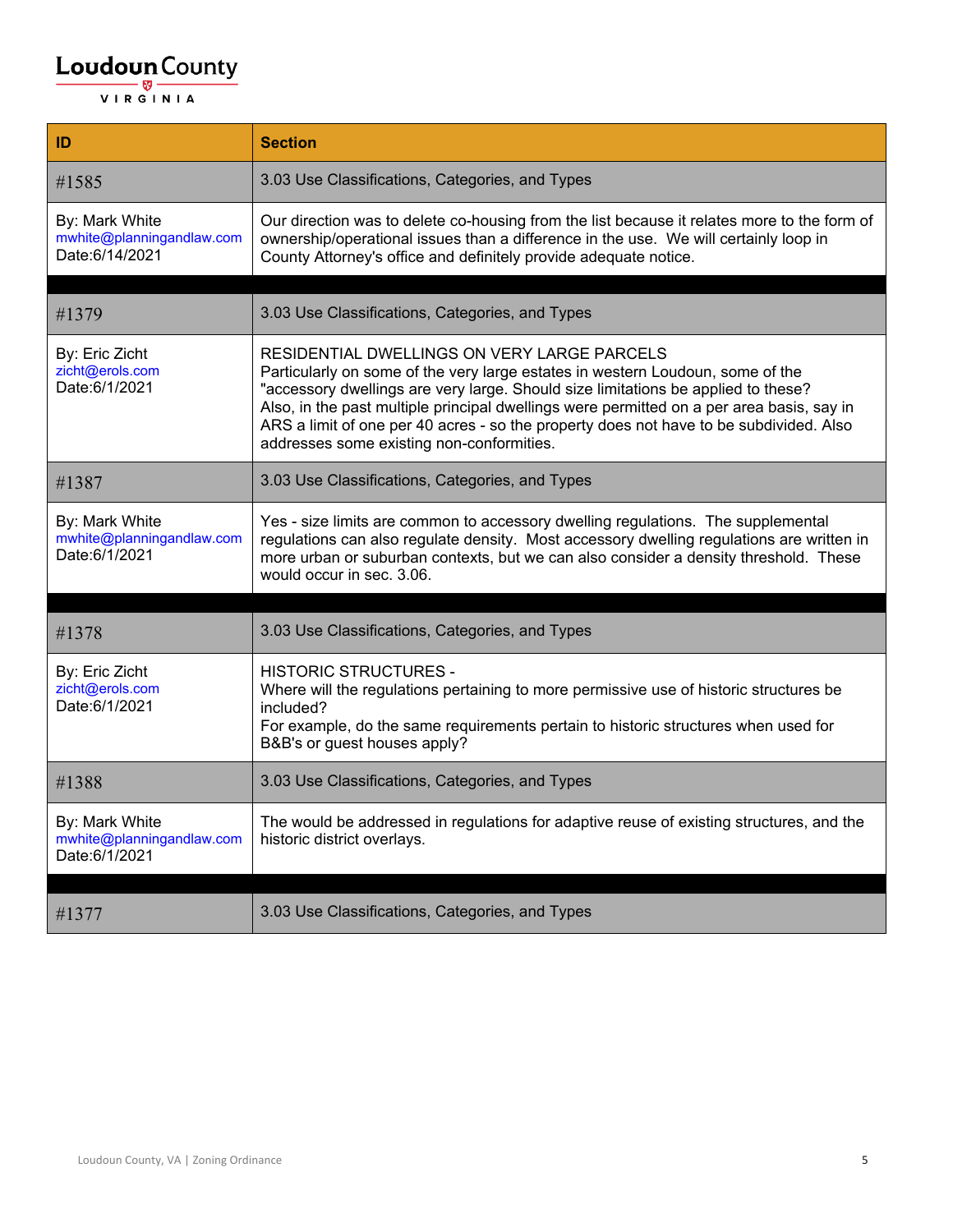| <b>Loudoun</b> County                                        |                                                                                                                                                                                                                                                                                                                                                                                                                                                                                                                                                                                                                                                                                          |
|--------------------------------------------------------------|------------------------------------------------------------------------------------------------------------------------------------------------------------------------------------------------------------------------------------------------------------------------------------------------------------------------------------------------------------------------------------------------------------------------------------------------------------------------------------------------------------------------------------------------------------------------------------------------------------------------------------------------------------------------------------------|
| <b>VIRGINIA</b>                                              |                                                                                                                                                                                                                                                                                                                                                                                                                                                                                                                                                                                                                                                                                          |
| By: Eric Zicht<br>zicht@erols.com<br>Date:6/1/2021           | TABLE 3.03-1 DEFINITIONS:<br>Guest House -<br>why should a guest house be for temporary use? What if a family member or friend<br>wanted/needed to live in the guest house? If it's non-paying, why does the County<br>require it to be temporary? What's the County's interest in evicting a non-paying guest?<br>(Sorry to get on a soap box, but my husband and I have a family member who we provide<br>housing to, at no charge -- the house is in North Carolina, but the principle is the same.)<br>For that matter, does the County have legal authority to require a "guest house' to lodge<br>only temporary guests? Or to insist that the guests be non-paying? (There are VA |
|                                                              | statutes that define "family" or "household member" to include any type of familial<br>relationship, by blood or by marriage or simply by cohabiting, and that do not require the<br>family or household to reside together in the same house. And Virginia has defined<br>"single family residence" to include up to two roomers or boarders, as well as persons<br>related by blood or marriage or cohabitation.)                                                                                                                                                                                                                                                                      |
|                                                              | If a roommate or boarder can live with you, and you split the mortgage and other<br>expenses (and I know an awful lot of people who do that, including my next-door<br>neighbors), then how can the County bar that arrangement for a house/guest house?                                                                                                                                                                                                                                                                                                                                                                                                                                 |
|                                                              | The County should actually encourage long-term guest house occupancy, paying or not.<br>It would help address the need for low and moderate income housing, and reduce traffic<br>and noise complaints related to short-term guests.                                                                                                                                                                                                                                                                                                                                                                                                                                                     |
| #1389                                                        | 3.03 Use Classifications, Categories, and Types                                                                                                                                                                                                                                                                                                                                                                                                                                                                                                                                                                                                                                          |
| By: Mark White<br>mwhite@planningandlaw.com<br>Date:6/1/2021 | The purpose of the definitions section is to define what something is, rather than to<br>regulate. However, I understand the concerns and the comment raises some interesting<br>points about the administrative feasibility and enforceability of applying this. Per ZOC,<br>"Guest House" has been collapsed into "Accessory Dwelling."                                                                                                                                                                                                                                                                                                                                                |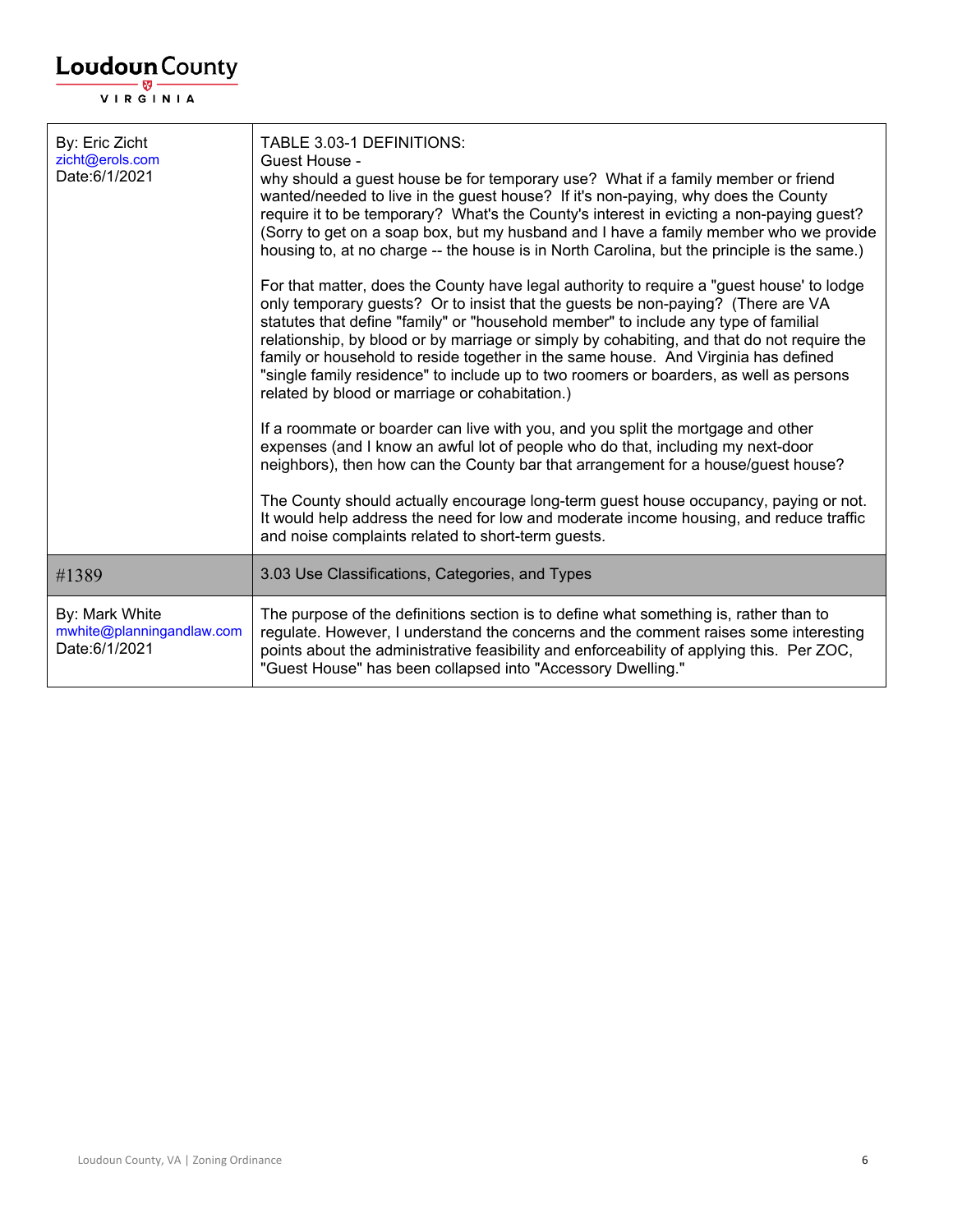| ID                                                           | <b>Section</b>                                                                                                                                                                                                                                                                                                                   |
|--------------------------------------------------------------|----------------------------------------------------------------------------------------------------------------------------------------------------------------------------------------------------------------------------------------------------------------------------------------------------------------------------------|
| #1640                                                        | 3.02.03 Rural Use Table                                                                                                                                                                                                                                                                                                          |
| By: Gem Bingol<br>gbingol@pecva.org<br>Date:6/14/2021        | Recreation, indoor: These facilities should not be included in the VC or VAR zoning districts,<br>due to intensity of impact on a tightly clustered community and groundwater impacts of a use<br>that brings large numbers of people to the facility.                                                                           |
| #1650                                                        | 3.02.03 Rural Use Table                                                                                                                                                                                                                                                                                                          |
| By: James David<br>james.david@loudoun.gov<br>Date:6/15/2021 | "Recreation, indoor" is currently a SPEX use in RC and A-3 zoning that applies to villages.<br>GP Rural Historic Village place type envisions "civic, cultural and community" uses as<br>complementary. However, stricter use standards will be considered for villages given the<br>historic and sensitive nature of resources. |
|                                                              | <b>Needs Followup</b>                                                                                                                                                                                                                                                                                                            |
| #1639                                                        | 3.03 Use Classifications, Categories, and Types                                                                                                                                                                                                                                                                                  |
| By: Gem Bingol<br>gbingol@pecva.org<br>Date:6/14/2021        | Don't we still need a definition for "farm"?                                                                                                                                                                                                                                                                                     |
| #1651                                                        | 3.03 Use Classifications, Categories, and Types                                                                                                                                                                                                                                                                                  |
| By: James David<br>james.david@loudoun.gov<br>Date:6/15/2021 | We have "agriculture" as a defined use, but further analysis is needed on whether to break<br>out "farm" as its own use. Especially given community input. Thanks for noting this concern.                                                                                                                                       |
| #1638                                                        | 3.03 Use Classifications, Categories, and Types                                                                                                                                                                                                                                                                                  |
|                                                              |                                                                                                                                                                                                                                                                                                                                  |
| By: Gem Bingol<br>gbingol@pecva.org<br>Date:6/14/2021        | Small business, agricultural and rural: In the contractors and contracting category, is there a<br>need to further qualify what delineates a small contractor related to equipment/trucks<br>stored/parked onsite?                                                                                                               |
| #1652                                                        | 3.03 Use Classifications, Categories, and Types                                                                                                                                                                                                                                                                                  |
| By: James David<br>james.david@loudoun.gov<br>Date:6/15/2021 | Yes, we can look at existing ZO Section 5-614 again to make sure there are clear regs for<br>what can be done with vehicle storage.                                                                                                                                                                                              |
|                                                              | <b>Needs Followup</b>                                                                                                                                                                                                                                                                                                            |
| #1637                                                        | 3.03 Use Classifications, Categories, and Types                                                                                                                                                                                                                                                                                  |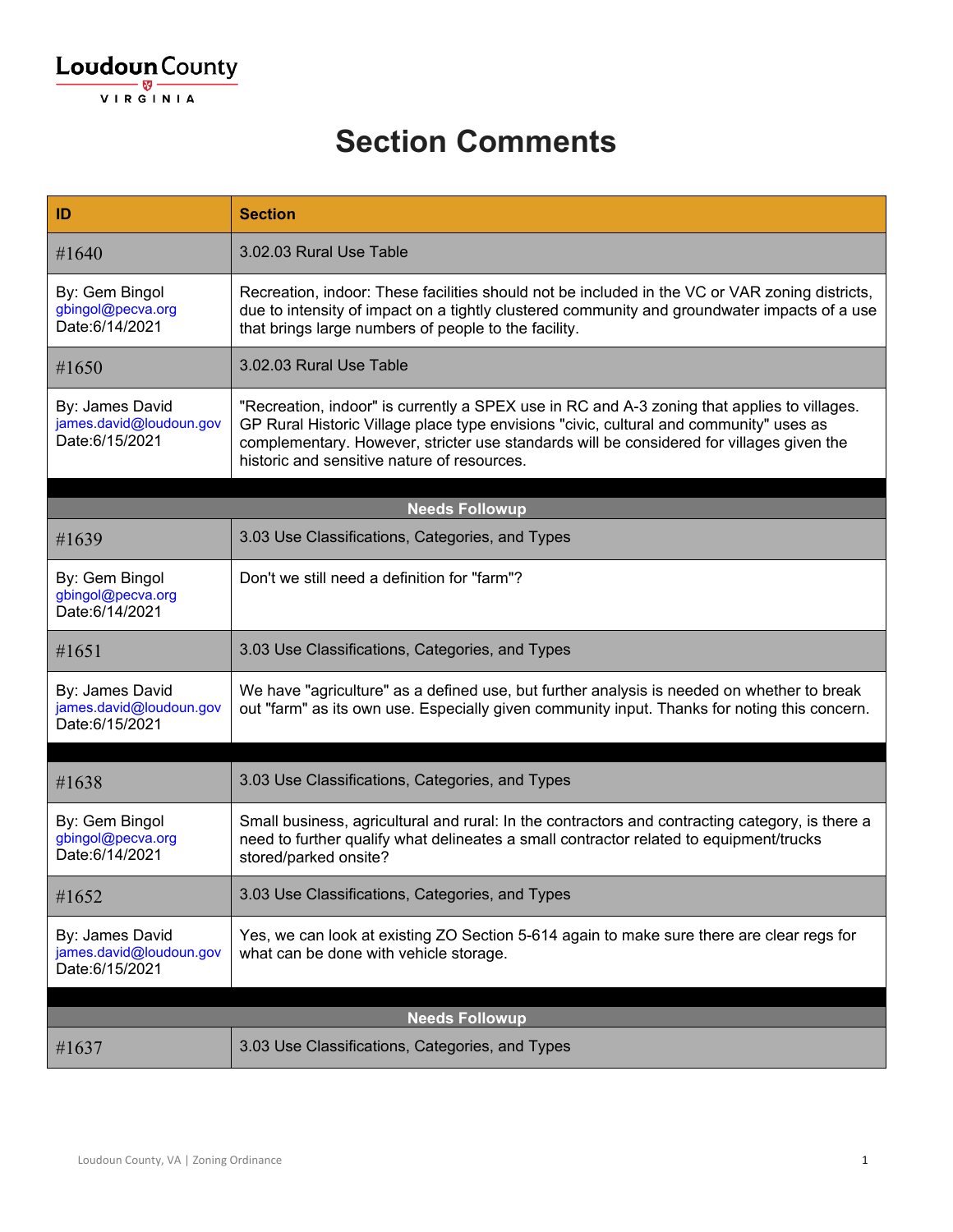| By: Gem Bingol<br>gbingol@pecva.org<br>Date:6/14/2021        | Restaurant, sit-down versus fast food: Fast casual dining blurs the lines. Should fast casual<br>be added to description of fast food (i.e. Panera, Cafesano, etc)? The seating is ample and<br>decor more welcoming for customers to take their time, but are expected/encouraged to<br>clear their tables. |
|--------------------------------------------------------------|--------------------------------------------------------------------------------------------------------------------------------------------------------------------------------------------------------------------------------------------------------------------------------------------------------------|
| #1653                                                        | 3.03 Use Classifications, Categories, and Types                                                                                                                                                                                                                                                              |
| By: James David<br>james.david@loudoun.gov<br>Date:6/15/2021 | Good point. We will expand the definitions of fast-food restaurant.                                                                                                                                                                                                                                          |
| #1636                                                        | 3.03 Use Classifications, Categories, and Types                                                                                                                                                                                                                                                              |
| By: Gem Bingol<br>gbingol@pecva.org<br>Date:6/14/2021        | <b>Banquet/Event Facility:</b><br>The last sentence seems to imply that there are some Banquet/Event facilities where adult<br>entertainment is permitted, unless it's edited--i.e. "This use does not included adult<br>entertainment WHICH IS not permitted                                                |
| #1654                                                        | 3.03 Use Classifications, Categories, and Types                                                                                                                                                                                                                                                              |
| By: James David<br>james.david@loudoun.gov<br>Date:6/15/2021 | Fixed.                                                                                                                                                                                                                                                                                                       |
| #1635                                                        | 3.03 Use Classifications, Categories, and Types                                                                                                                                                                                                                                                              |
| By: Gem Bingol<br>gbingol@pecva.org<br>Date:6/14/2021        | Vehicle repair, light:<br>The description is oriented to gas-powered vehicles. Should battery, natural gas or other<br>fuel-powered vehicle needs be included?                                                                                                                                               |
| #1655                                                        | 3.03 Use Classifications, Categories, and Types                                                                                                                                                                                                                                                              |
| By: James David<br>james.david@loudoun.gov<br>Date:6/15/2021 | Yes. Fixed.                                                                                                                                                                                                                                                                                                  |
| #1629                                                        | 3.03 Use Classifications, Categories, and Types                                                                                                                                                                                                                                                              |
| By: Gem Bingol<br>gbingol@pecva.org<br>Date:6/14/2021        | Kennel: Is there a specific reason why "over the age of 6 months" is included? Are kennels<br>not allowed to accept animals under that age?                                                                                                                                                                  |
| #1656                                                        | 3.03 Use Classifications, Categories, and Types                                                                                                                                                                                                                                                              |
| By: James David<br>james.david@loudoun.gov<br>Date:6/15/2021 | I believe this has to do with the distinction between animal breeders and animal boarders,<br>but staff will need to some further research.                                                                                                                                                                  |
| #1615                                                        | 3.03 Use Classifications, Categories, and Types                                                                                                                                                                                                                                                              |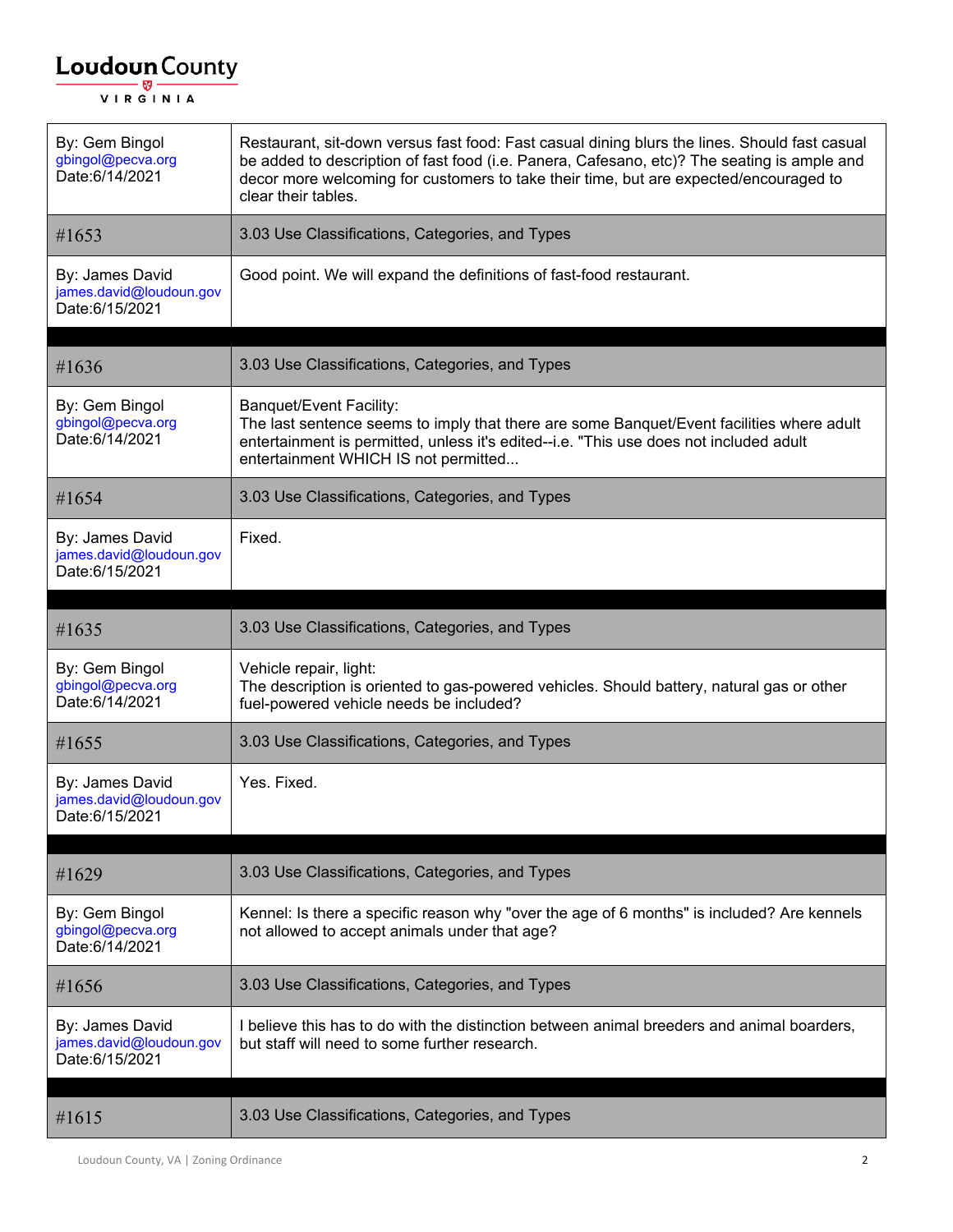| By: Gem Bingol<br>gbingol@pecva.org<br>Date:6/14/2021        | Country Inn: With the separate units, does there need to be some mention of limited duration<br>stays to avoid small separate units turning into long-term residential rentals?                                                                                                                                                                                                        |  |
|--------------------------------------------------------------|----------------------------------------------------------------------------------------------------------------------------------------------------------------------------------------------------------------------------------------------------------------------------------------------------------------------------------------------------------------------------------------|--|
| #1657                                                        | 3.03 Use Classifications, Categories, and Types                                                                                                                                                                                                                                                                                                                                        |  |
| By: James David<br>james.david@loudoun.gov<br>Date:6/15/2021 | Will consider as we refine use specific standards in Section 3.06.                                                                                                                                                                                                                                                                                                                     |  |
| #1612                                                        | 3.03 Use Classifications, Categories, and Types                                                                                                                                                                                                                                                                                                                                        |  |
| By: Gem Bingol<br>gbingol@pecva.org<br>Date:6/14/2021        | Manufacturing, General<br>Should this include mention of 3-D printing facilities? Also, where would "Makerspaces" also<br>sometimes known as "hackerspace" fit? Based on equipment needed, currently it seems<br>they don't need any special facilities, or pose any harm by being in an office, warehouse or<br>other low-impact location. Currently the libraries offer makerspaces. |  |
| #1659                                                        | 3.03 Use Classifications, Categories, and Types                                                                                                                                                                                                                                                                                                                                        |  |
| By: James David<br>james.david@loudoun.gov<br>Date:6/15/2021 | Will add "3D printing" to manufacturing general. Agreed that "Makerspace" is a good one to<br>differentiate as they are generally low impact.                                                                                                                                                                                                                                          |  |
| <b>Needs Followup</b>                                        |                                                                                                                                                                                                                                                                                                                                                                                        |  |
| #1611                                                        | 3.03 Use Classifications, Categories, and Types                                                                                                                                                                                                                                                                                                                                        |  |
| By: Gem Bingol<br>gbingol@pecva.org<br>Date:6/14/2021        | Thinking of a recent rezoning where the case was being made to double count required<br>open space as required civic space, is there a need here to clarify that both are required?                                                                                                                                                                                                    |  |
| #1658                                                        | 3.03 Use Classifications, Categories, and Types                                                                                                                                                                                                                                                                                                                                        |  |
| By: James David<br>james.david@loudoun.gov<br>Date:6/15/2021 | I recall that legislative application as well. Please hold on to this comment as we will get into<br>Open Space requirements in the Development Standards section at a later date.                                                                                                                                                                                                     |  |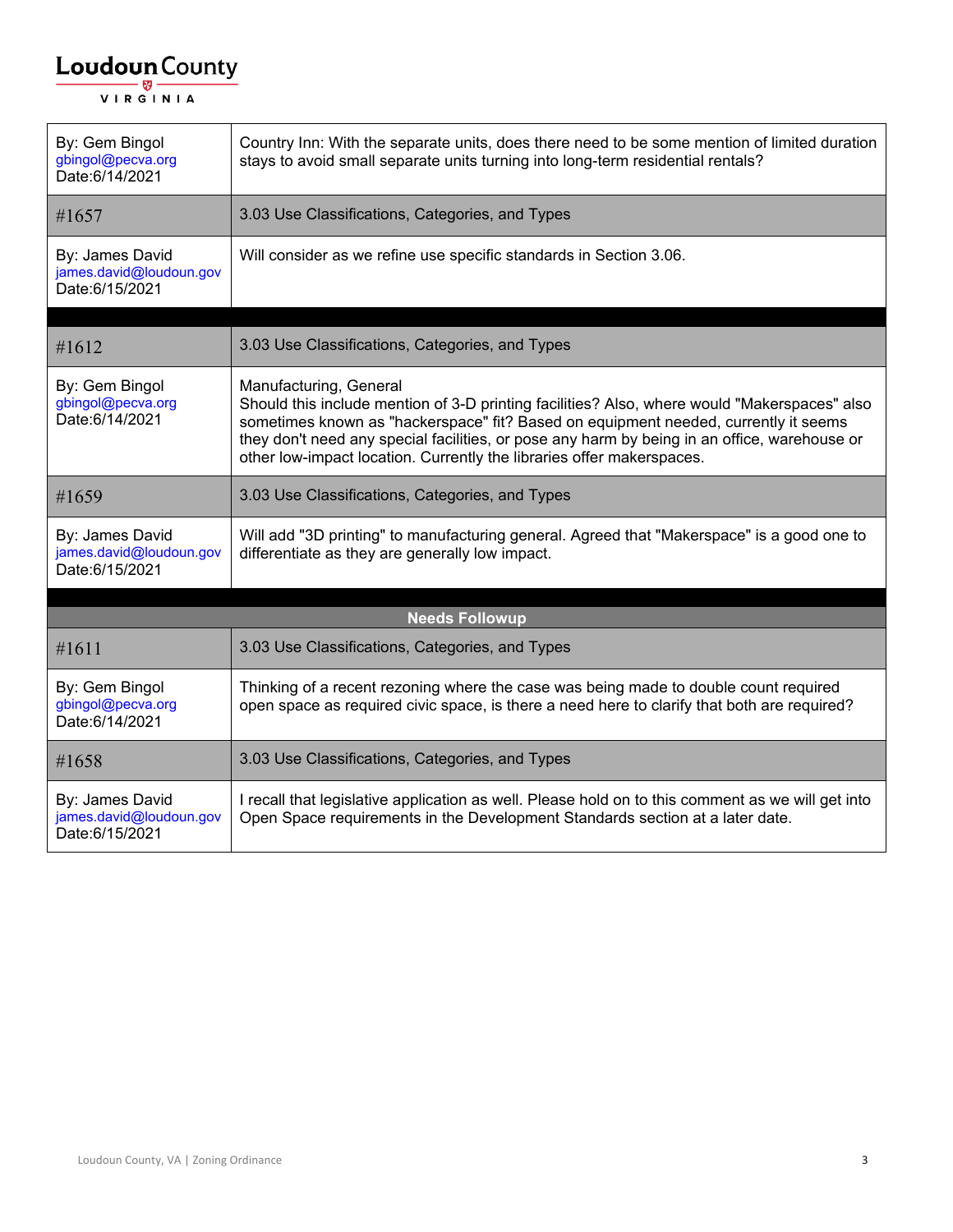| ID                                                           | <b>Section</b>                                                                                                                                                                                                                                                                                                                                                                                                                                                                                                                                                                   |
|--------------------------------------------------------------|----------------------------------------------------------------------------------------------------------------------------------------------------------------------------------------------------------------------------------------------------------------------------------------------------------------------------------------------------------------------------------------------------------------------------------------------------------------------------------------------------------------------------------------------------------------------------------|
| #1574                                                        | 3.02.01 Urban and Suburban Use Table                                                                                                                                                                                                                                                                                                                                                                                                                                                                                                                                             |
| By: Jean Ault<br>jean.ault@gmail.com<br>Date:6/14/2021       | Instead of Death Care Services, could we say "End-of-Life Services?                                                                                                                                                                                                                                                                                                                                                                                                                                                                                                              |
| #1660                                                        | 3.02.01 Urban and Suburban Use Table                                                                                                                                                                                                                                                                                                                                                                                                                                                                                                                                             |
| By: James David<br>james.david@loudoun.gov<br>Date:6/15/2021 | "End of Life Care" actually implies the last remaining days/months before a person dies. This<br>term is used in health care and by organizations like the American Cancer Society. We can<br>keep thinking about a better term for the use category.                                                                                                                                                                                                                                                                                                                            |
|                                                              | <b>Needs Followup</b>                                                                                                                                                                                                                                                                                                                                                                                                                                                                                                                                                            |
| #1573                                                        | 3.02.01 Urban and Suburban Use Table                                                                                                                                                                                                                                                                                                                                                                                                                                                                                                                                             |
| By: Jean Ault<br>jean.ault@gmail.com<br>Date:6/14/2021       | I believe that this was mentioned before, but Zoning district headings should remain fixed<br>when scrolling. Also, zoning district abbreviations should be defined when scrolled over.                                                                                                                                                                                                                                                                                                                                                                                          |
| #1661                                                        | 3.02.01 Urban and Suburban Use Table                                                                                                                                                                                                                                                                                                                                                                                                                                                                                                                                             |
| By: James David<br>james.david@loudoun.gov<br>Date:6/15/2021 | This is a limitation of the enCodePlus system. Staff was told that table headings would<br>remain fixed in the front-end once published. We will follow up.                                                                                                                                                                                                                                                                                                                                                                                                                      |
| #1572                                                        | 3.02.01 Urban and Suburban Use Table                                                                                                                                                                                                                                                                                                                                                                                                                                                                                                                                             |
| By: Jean Ault<br>jean.ault@gmail.com<br>Date:6/14/2021       | We took out Group Home, so now is it covered only under Congregate Housing? Permitted<br>only by SPEX? Aren't they permitted by right in neighborhoods?                                                                                                                                                                                                                                                                                                                                                                                                                          |
| #1662                                                        | 3.02.01 Urban and Suburban Use Table                                                                                                                                                                                                                                                                                                                                                                                                                                                                                                                                             |
| By: James David<br>james.david@loudoun.gov<br>Date:6/15/2021 | A quick search of the Revised 93 ZO doesn't show the term "group home." Perhaps you are<br>referring to "Group Living," which is a use category in the Revised 93 ZO and newly<br>proposed use tables. This category includes congregate housing (which includes<br>orphanages), continuing care facilities, and rooming and boarding. Religious housing and<br>tenant dwelling have been recategorized from Group Living to Household Living.<br>This spectrum of Group Living/Household Living uses varies from Permitted to SPEX<br>depending on the use and zoning district. |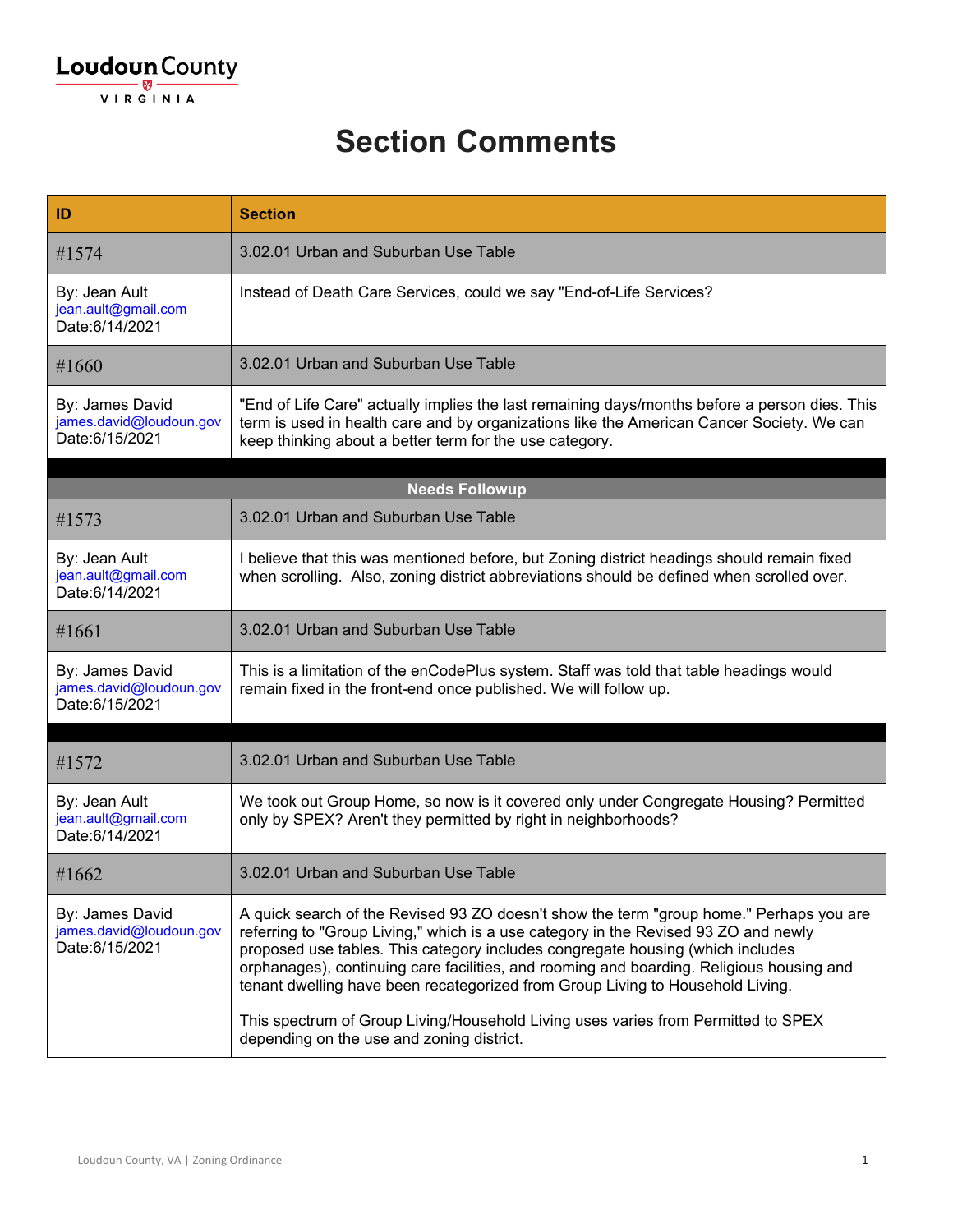| ID                                                               | <b>Section</b>                                                                                                                                                                                                                                 |
|------------------------------------------------------------------|------------------------------------------------------------------------------------------------------------------------------------------------------------------------------------------------------------------------------------------------|
| $\#1415$                                                         | 3.02.03 Rural Use Table                                                                                                                                                                                                                        |
| By: Jeff Browning<br>jeff@browningequipment.com<br>Date:6/1/2021 | l see that Rural North and Rural South initials have been changed to ARN and ARS. I hope<br>this is to include the word Agriculture. This word is important because it comes with certain<br>regulatory protections. Let's keep it. Thank you. |
| #1535                                                            | 3.02.03 Rural Use Table                                                                                                                                                                                                                        |
| By: Mark White<br>mwhite@planningandlaw.com<br>Date:6/13/2021    | Yes. The "A" stands for Agricultural, to represent the importance of agriculture in defining<br>the character and community in those rural districts.                                                                                          |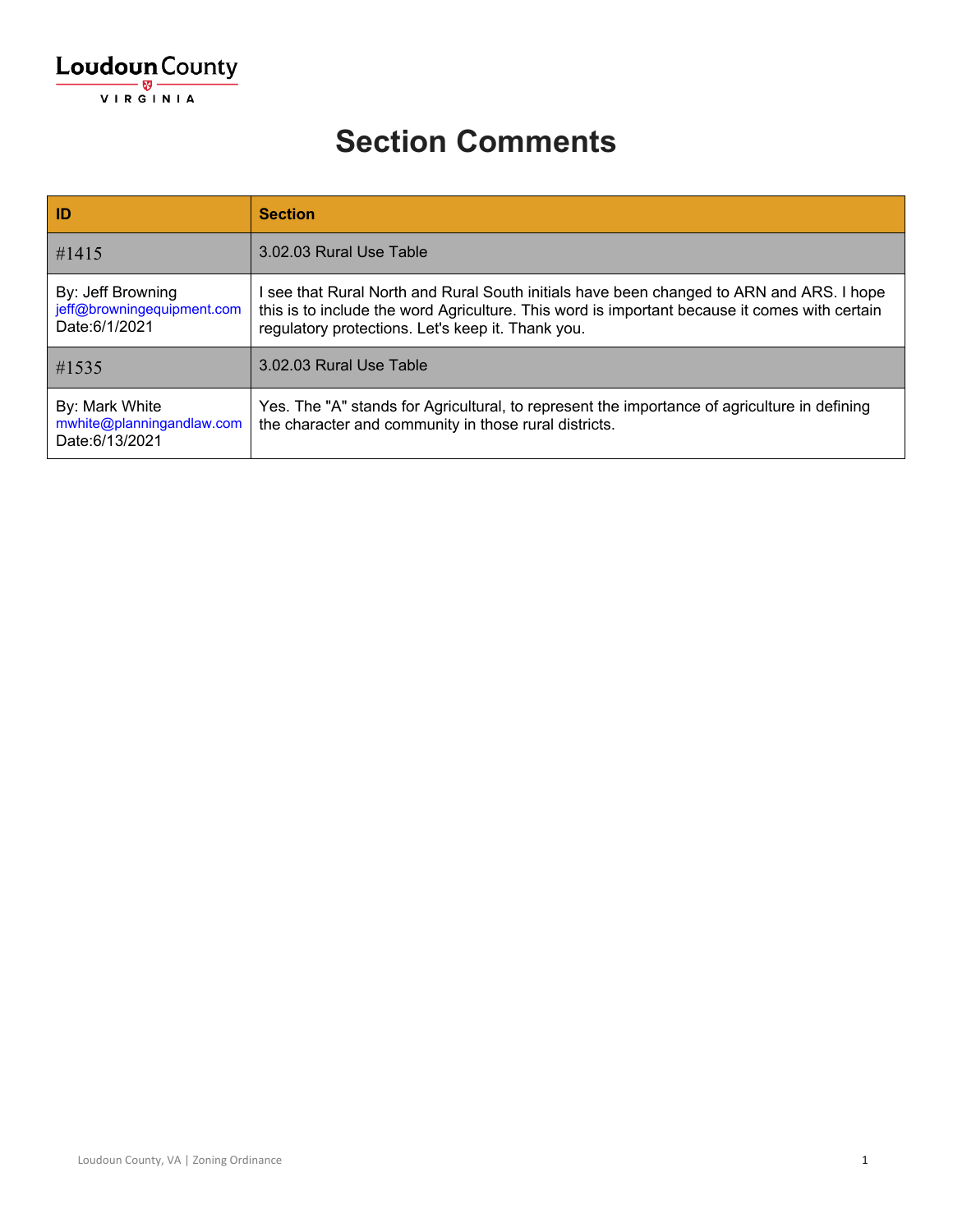| ID                                                            | <b>Section</b>                                                                                                                                                                                                                                                                                                                                                                                                                                                                                                                                                                                                                                                                                                                                                                                                                                                                                  |
|---------------------------------------------------------------|-------------------------------------------------------------------------------------------------------------------------------------------------------------------------------------------------------------------------------------------------------------------------------------------------------------------------------------------------------------------------------------------------------------------------------------------------------------------------------------------------------------------------------------------------------------------------------------------------------------------------------------------------------------------------------------------------------------------------------------------------------------------------------------------------------------------------------------------------------------------------------------------------|
|                                                               | <b>Needs Followup</b>                                                                                                                                                                                                                                                                                                                                                                                                                                                                                                                                                                                                                                                                                                                                                                                                                                                                           |
| #1483                                                         | 3.03 Use Classifications, Categories, and Types                                                                                                                                                                                                                                                                                                                                                                                                                                                                                                                                                                                                                                                                                                                                                                                                                                                 |
| By: Joe Paciulli<br>joepaciullizoc@gmail.com<br>Date:6/9/2021 | The definitions of the uses overall are very broad and subject to many interpretations. I<br>can say that from A-Z. Specifically, for example, the Utility Minor and Utility Major look to<br>fill 2 pages in length. I believe they prohibit or require special exception to build any of<br>the public utilities in the county. Power lines, stormwater management, water or sewer<br>systems, neighborhood water pressure station, sewer pump station, etc. - all permitted<br>now would require special exception or are not permitted. The typical Loudoun Water<br>system in eastern Loudoun is impacted. This falls back to my concern over the quality of<br>the definitions. They "explain" the subject very well. Very broad. Very informative. But<br>in the context of a legal definition in an Ordinance they are too broad and general when<br>you then slap an S or a P on them. |
| #1589                                                         | 3.03 Use Classifications, Categories, and Types                                                                                                                                                                                                                                                                                                                                                                                                                                                                                                                                                                                                                                                                                                                                                                                                                                                 |
| By: Mark White<br>mwhite@planningandlaw.com<br>Date:6/14/2021 | Noted for discussion.                                                                                                                                                                                                                                                                                                                                                                                                                                                                                                                                                                                                                                                                                                                                                                                                                                                                           |
|                                                               |                                                                                                                                                                                                                                                                                                                                                                                                                                                                                                                                                                                                                                                                                                                                                                                                                                                                                                 |
| #1482                                                         | 3.02.01 Urban and Suburban Use Table                                                                                                                                                                                                                                                                                                                                                                                                                                                                                                                                                                                                                                                                                                                                                                                                                                                            |
| By: Joe Paciulli<br>joepaciullizoc@gmail.com<br>Date:6/9/2021 | I'd think any urban area that allows housing or work should allow some form P or S of<br>Animal related services. How do you have "live, work, play" if you have to drive to the<br>suburbs to get your cat care?                                                                                                                                                                                                                                                                                                                                                                                                                                                                                                                                                                                                                                                                               |
| #1487                                                         | 3.02.01 Urban and Suburban Use Table                                                                                                                                                                                                                                                                                                                                                                                                                                                                                                                                                                                                                                                                                                                                                                                                                                                            |
| By: Mark White<br>mwhite@planningandlaw.com<br>Date:6/11/2021 | "Animal Hospital" is now included in Urban Mixed Use and Urban Employment district. It<br>is defined as "a place for the medical care of animals." "Veterinary service" is actually<br>defined as "care for animals on an off-site" basis. We will consider adding that use in to<br>Urban districts as well.                                                                                                                                                                                                                                                                                                                                                                                                                                                                                                                                                                                   |
| #1481                                                         | 3.02.01 Urban and Suburban Use Table                                                                                                                                                                                                                                                                                                                                                                                                                                                                                                                                                                                                                                                                                                                                                                                                                                                            |
| By: Joe Paciulli<br>joepaciullizoc@gmail.com<br>Date:6/9/2021 | A Live Work Dwelling should be allowed in the UT district.                                                                                                                                                                                                                                                                                                                                                                                                                                                                                                                                                                                                                                                                                                                                                                                                                                      |
| #1488                                                         | 3.02.01 Urban and Suburban Use Table                                                                                                                                                                                                                                                                                                                                                                                                                                                                                                                                                                                                                                                                                                                                                                                                                                                            |
| By: Mark White<br>mwhite@planningandlaw.com<br>Date:6/11/2021 | Added.                                                                                                                                                                                                                                                                                                                                                                                                                                                                                                                                                                                                                                                                                                                                                                                                                                                                                          |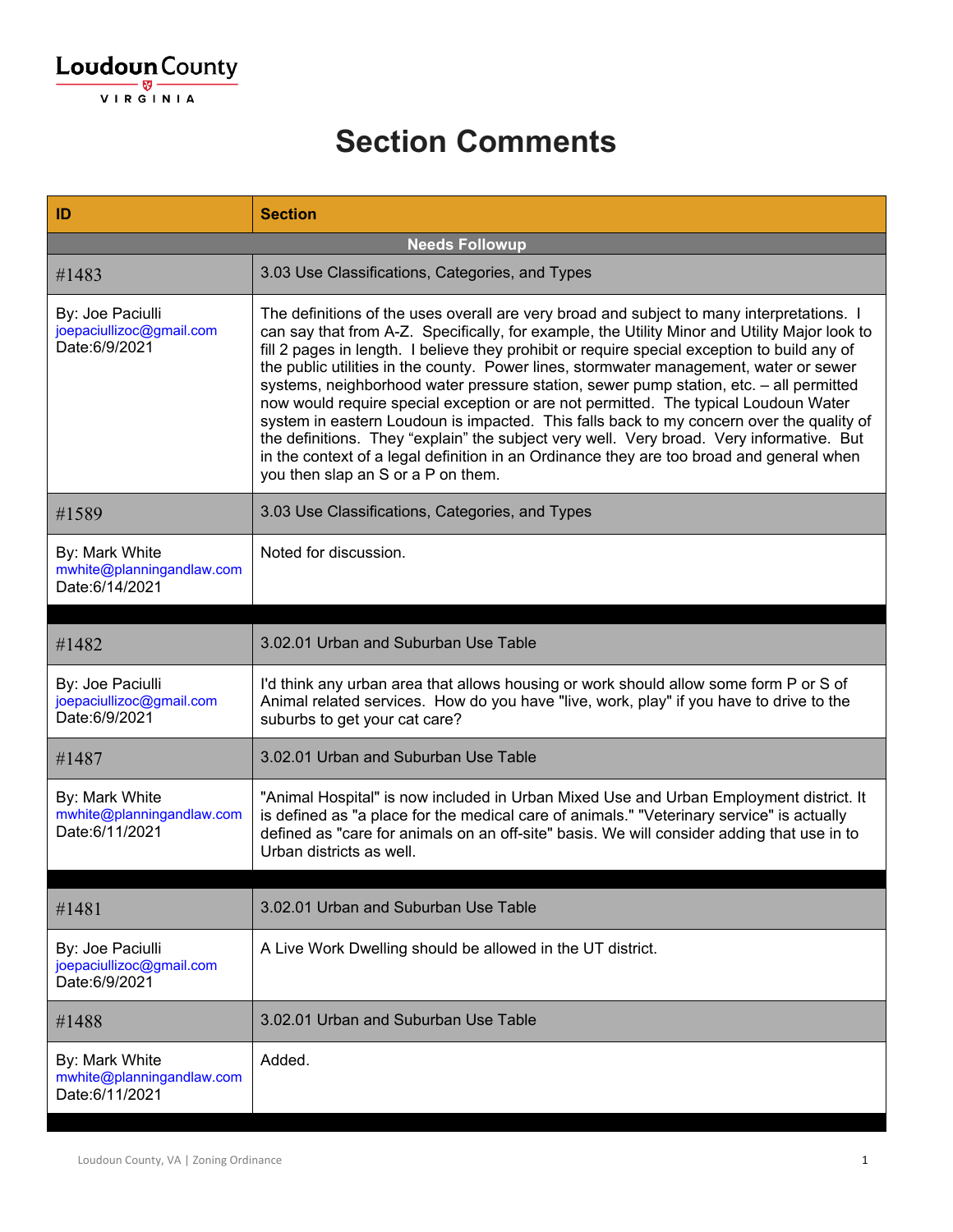| ID                                                            | <b>Section</b>                                                                                                                                                                                                                                                                                                                                                                                                                                                                                                                                                                 |
|---------------------------------------------------------------|--------------------------------------------------------------------------------------------------------------------------------------------------------------------------------------------------------------------------------------------------------------------------------------------------------------------------------------------------------------------------------------------------------------------------------------------------------------------------------------------------------------------------------------------------------------------------------|
| #1480                                                         | 3.03 Use Classifications, Categories, and Types                                                                                                                                                                                                                                                                                                                                                                                                                                                                                                                                |
| By: Joe Paciulli<br>joepaciullizoc@gmail.com<br>Date:6/9/2021 | continue to have concerns that the definition of uses is housed in this section, and<br>ultimately again in a definitions section of the Ordinance. Having it in both is confusing,<br>but also lends it self to typo errors and inadvertently creating two separate definitions of<br>the same thing. Also, the use definitions are very long at times and go into "common<br>speak" explaining what the use is or intended. The true definitions need to be housed in<br>one area of "definitions" which are exact (brief), clear, consistent and legally<br>understandable. |
| #1590                                                         | 3.03 Use Classifications, Categories, and Types                                                                                                                                                                                                                                                                                                                                                                                                                                                                                                                                |
| By: Mark White<br>mwhite@planningandlaw.com<br>Date:6/14/2021 | agree that we should define the uses in one place. The use definitions will be placed<br>here and not in Chapter 10.                                                                                                                                                                                                                                                                                                                                                                                                                                                           |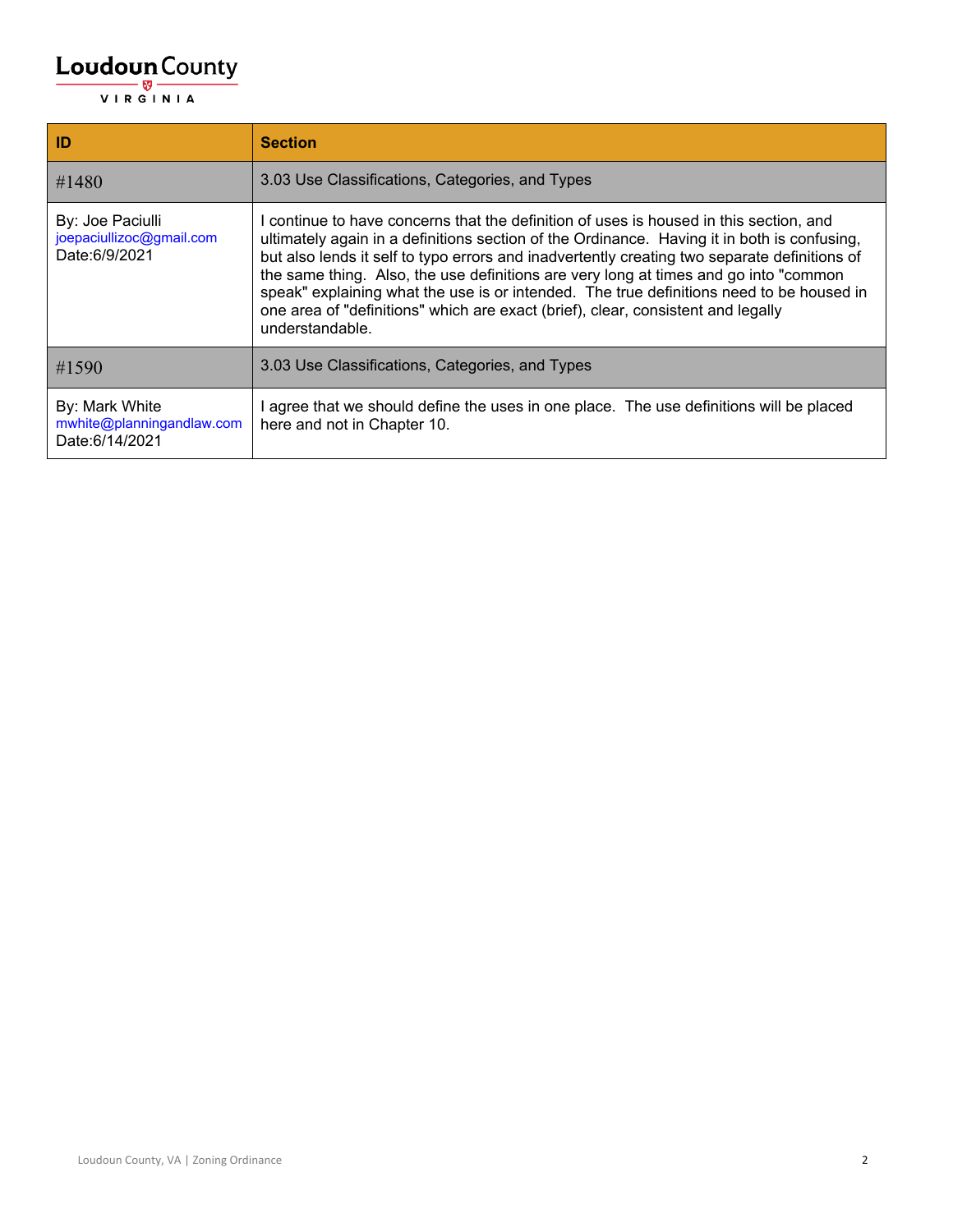| ID                                                            | <b>Section</b>                                                                                                                                                                                                                                                            |
|---------------------------------------------------------------|---------------------------------------------------------------------------------------------------------------------------------------------------------------------------------------------------------------------------------------------------------------------------|
| #1642                                                         | 3.02.01 Urban and Suburban Use Table                                                                                                                                                                                                                                      |
| By: John Merrithew<br>Date:6/15/2021                          | Are we distinguishing between A-3 suburban and A-3 rural? Don't believe rural resort<br>should be permitted in AS-3 suburban.                                                                                                                                             |
| #1663                                                         | 3.02.01 Urban and Suburban Use Table                                                                                                                                                                                                                                      |
| By: James David<br>james.david@loudoun.gov<br>Date:6/15/2021  | Yes. We are thinking that A-3 Rural becomes "Rural Agricultural/Residential." A-3<br>Suburban is a limited constrained area along the Potomac River that we plan to leave<br>alone as a legacy district. "Rural resort" is currently allowed by SPEX in A-3.              |
| #1641                                                         | 3.02.01 Urban and Suburban Use Table                                                                                                                                                                                                                                      |
| By: John Merrithew<br>Date:6/15/2021                          | Single family detached is a conditional use in urban mixed use. How is it made<br>conditional in the UM zoning district?                                                                                                                                                  |
| #1664                                                         | 3.02.01 Urban and Suburban Use Table                                                                                                                                                                                                                                      |
| By: James David<br>james.david@loudoun.gov<br>Date:6/15/2021  | Updated so that "Dwelling, single-family detached" is now by SPEX in UM district.                                                                                                                                                                                         |
|                                                               | <b>Needs Followup</b>                                                                                                                                                                                                                                                     |
| #1376                                                         | 3.02.01 Urban and Suburban Use Table                                                                                                                                                                                                                                      |
| By: John Merrithew<br>Date:6/1/2021                           | Where is heavy equipment repair?                                                                                                                                                                                                                                          |
| #1500                                                         | 3.02.01 Urban and Suburban Use Table                                                                                                                                                                                                                                      |
| By: Mark White<br>mwhite@planningandlaw.com<br>Date:6/13/2021 | That seems like a gap - the closest use is "vehicle repair, heavy." We will consider folding<br>"heavy equipment repair" into the heavy vehicle repair category and rename that "heavy<br>equipment repair" (which would include vehicles). Thanks for pointing this out. |
|                                                               | <b>Needs Followup</b>                                                                                                                                                                                                                                                     |
| #1375                                                         | 3.02.02 Transition and JLMA Use Table                                                                                                                                                                                                                                     |
| By: John Merrithew<br>Date:6/1/2021                           | Food Beverage - combine restaurants as a single use and separate drive-through<br>facilities. All restaurants should be allowed to offer sit down, take out and delivery<br>services; whether it is fast food or not. The issue is drive-through.                         |
| #1505                                                         | 3.02.02 Transition and JLMA Use Table                                                                                                                                                                                                                                     |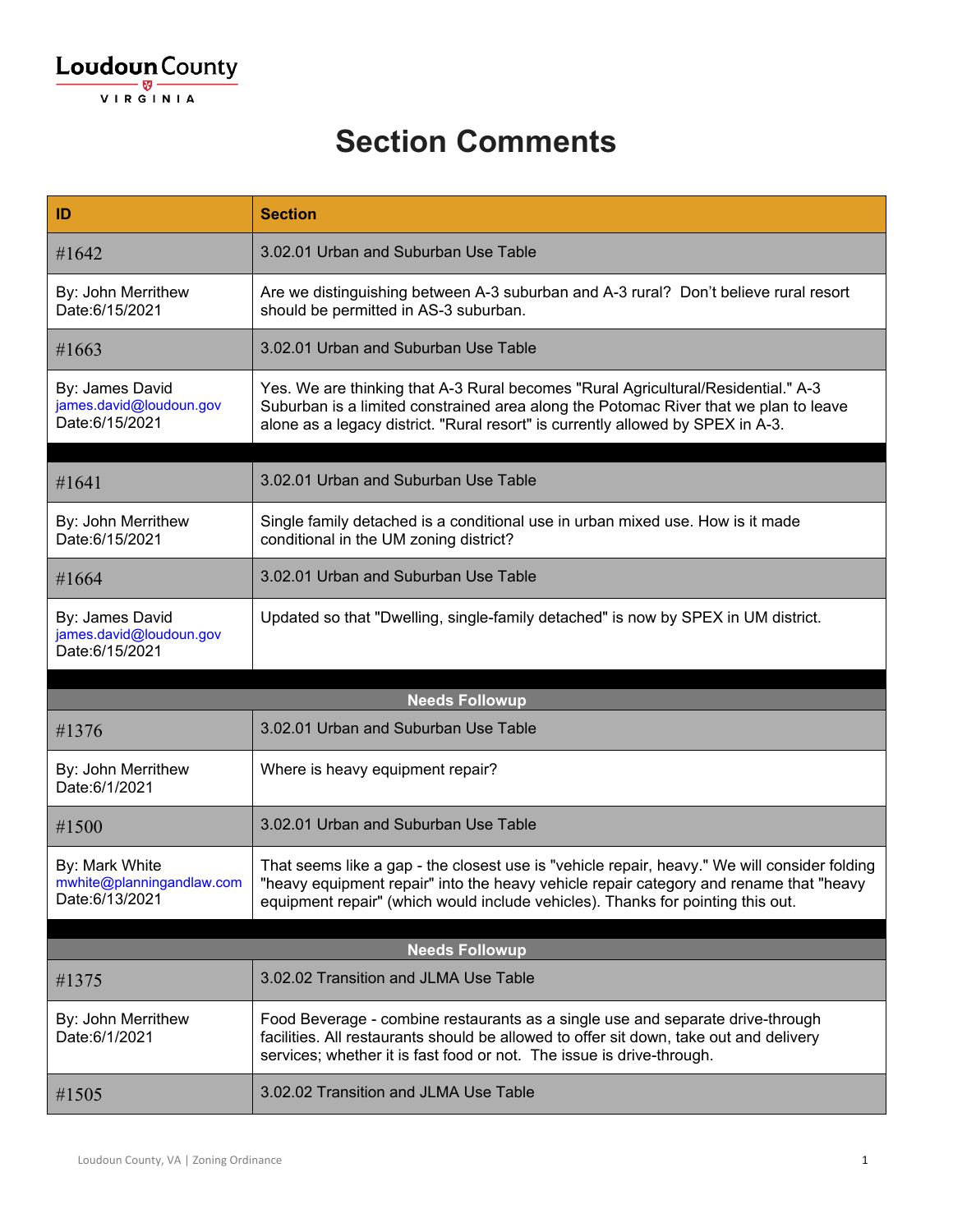| By: Mark White<br>mwhite@planningandlaw.com<br>Date:6/13/2021 | Restaurant uses need more work. There have been multiple ZOC members that have<br>raised questions.                                                                                                                                                                                                                                                                                                                                                                                                        |
|---------------------------------------------------------------|------------------------------------------------------------------------------------------------------------------------------------------------------------------------------------------------------------------------------------------------------------------------------------------------------------------------------------------------------------------------------------------------------------------------------------------------------------------------------------------------------------|
| #1374                                                         | 3.02.03 Rural Use Table                                                                                                                                                                                                                                                                                                                                                                                                                                                                                    |
| By: John. Merrithew<br>Date:6/1/2021                          | What is a testing facility? Could not find a definition.                                                                                                                                                                                                                                                                                                                                                                                                                                                   |
| #1537                                                         | 3.02.03 Rural Use Table                                                                                                                                                                                                                                                                                                                                                                                                                                                                                    |
| By: Mark White<br>mwhite@planningandlaw.com<br>Date:6/13/2021 | I do not see any reference to a "testing facility." There is, however, a "testing station,"<br>which is defined in 3.03 and carries forward the current definition ("Testing Station: Land<br>and/or structures for the purpose of testing electromagnetic waves utilized for radios,<br>television, microwave, radar, and other means of communication. This use shall not<br>include testing operations for light, X-ray, radioactive emissions, or any other emissions<br>dangerous to human health."). |
|                                                               |                                                                                                                                                                                                                                                                                                                                                                                                                                                                                                            |
| #1373                                                         | 3.02.03 Rural Use Table                                                                                                                                                                                                                                                                                                                                                                                                                                                                                    |
| By: John Merrithew<br>Date:6/1/2021                           | Communications - making these facilities legislative applications is contrary to goals of<br>expanding internet connectivity. The legisl, active applications will deter expansion and<br>historically the conditions of approval have been a consistent series of performance<br>measures that could be applied to permitted uses.                                                                                                                                                                        |
| #1539                                                         | 3.02.03 Rural Use Table                                                                                                                                                                                                                                                                                                                                                                                                                                                                                    |
| By: James David<br>Date:6/13/2021                             | The Board is working on adopting legislation to remove the SPEX fee for wireless<br>telecommunications facilities in coverage gap areas. This will help reduce barriers. As a<br>next step, we will evaluate where we can remove the legislative process all together.<br>Note that "Telecommunications Facility" does have P/S, which means that they are<br>permitted by right provided certain criteria are met.                                                                                        |
|                                                               | <b>Needs Followup</b>                                                                                                                                                                                                                                                                                                                                                                                                                                                                                      |
| #1372                                                         | 3.02.03 Rural Use Table                                                                                                                                                                                                                                                                                                                                                                                                                                                                                    |
| By: John Merrithew<br>Date:6/1/2021                           | If the County policy is to support the rural economy, then I don't think this use list<br>accomplishes that goal. The use list seems to acknowledge the rural area is to be a<br>residential enclave.                                                                                                                                                                                                                                                                                                      |
|                                                               | I believe tenant housing can be important in the rural area and should be a permitted<br>use.                                                                                                                                                                                                                                                                                                                                                                                                              |
|                                                               | I thought the concept for rural businesses was to make them permitted and subject to<br>performance standards. It appears now the vast majority of business uses will require a<br>SPEX or minor SPEX. It could be as simple as permitted on paved roads and SPEX<br>elsewhere or permitted when more than xxx feet from a residence.                                                                                                                                                                      |
|                                                               | Water extraction should not be permitted anywhere in the County.<br>Farm Coops are no it a use. They are a type of ownership.                                                                                                                                                                                                                                                                                                                                                                              |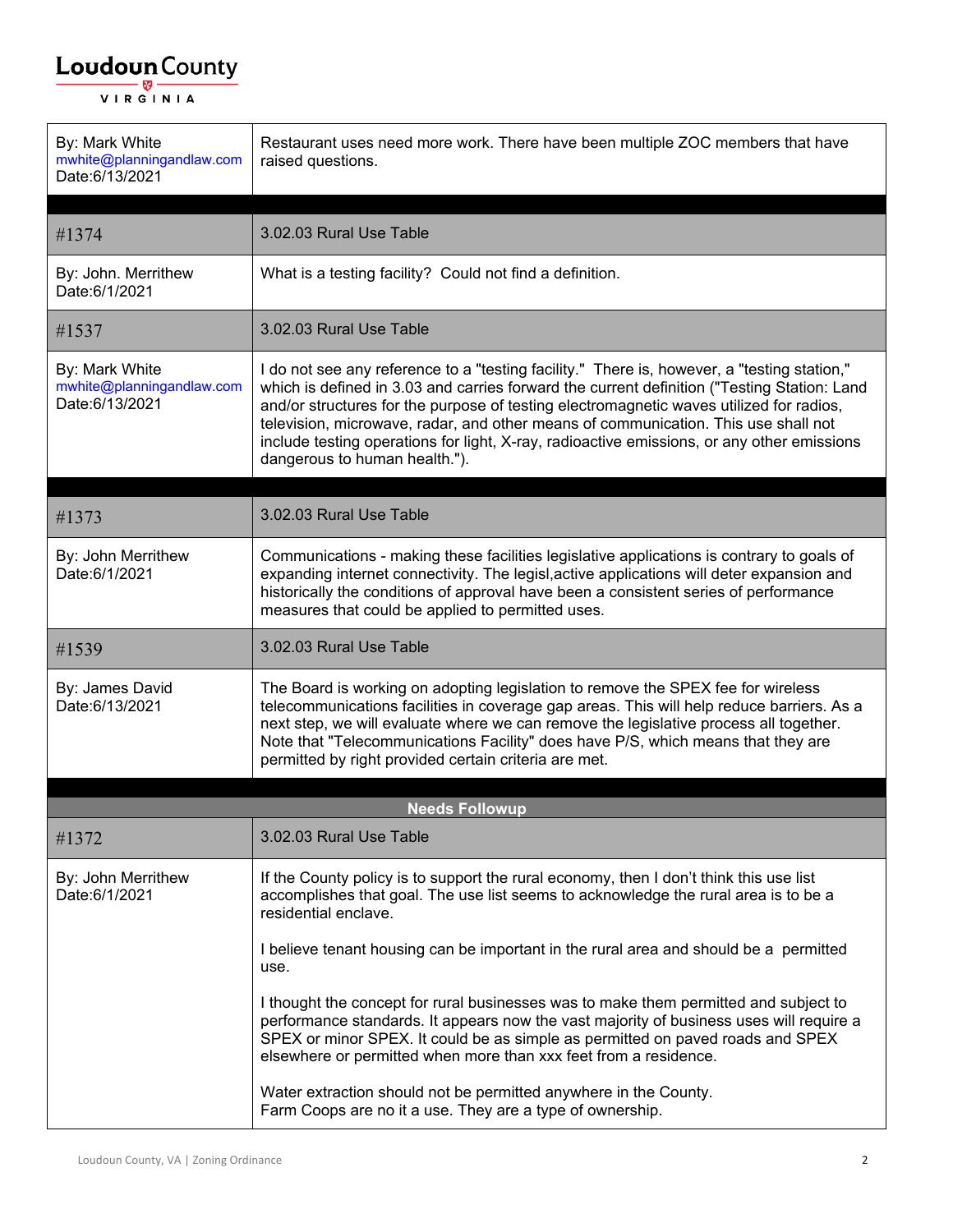| ID                                                            | <b>Section</b>                                                                                                                                                                                                                                 |
|---------------------------------------------------------------|------------------------------------------------------------------------------------------------------------------------------------------------------------------------------------------------------------------------------------------------|
| #1540                                                         | 3.02.03 Rural Use Table                                                                                                                                                                                                                        |
| By: Mark White<br>mwhite@planningandlaw.com<br>Date:6/13/2021 | Noted for discussion. Water extraction is removed. "Farm co-op" is carried over, and<br>includes a "central market place where farmers can deliver products for pick-up by<br>consumers." This seems to be more than just a form of ownership. |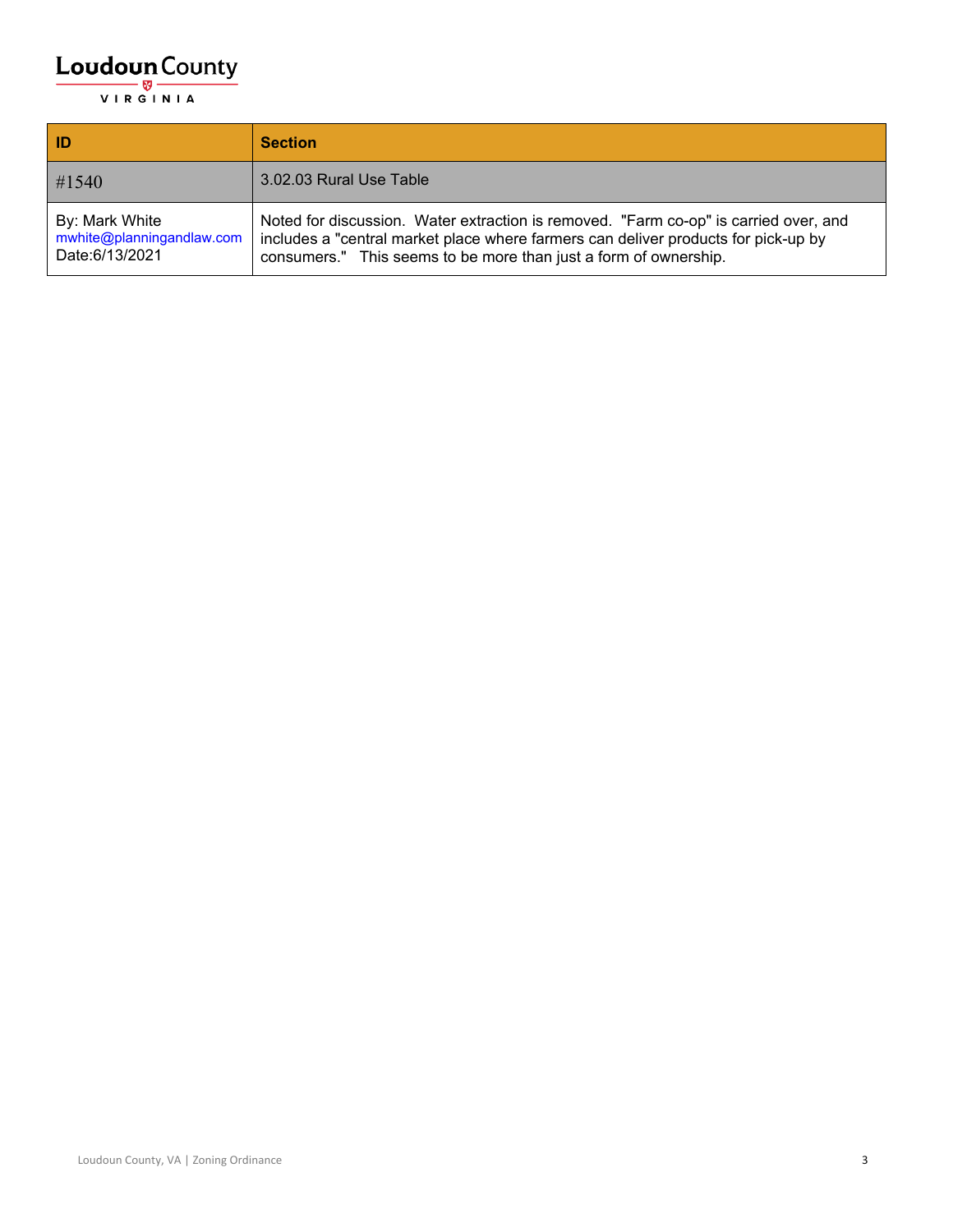| ID                                                                     | <b>Section</b>                                                                                                                                                                                                                                                                                                                                                                                                               |
|------------------------------------------------------------------------|------------------------------------------------------------------------------------------------------------------------------------------------------------------------------------------------------------------------------------------------------------------------------------------------------------------------------------------------------------------------------------------------------------------------------|
| #1504                                                                  | 3.03 Use Classifications, Categories, and Types                                                                                                                                                                                                                                                                                                                                                                              |
| By: Kevin Ruedisueli<br>kevinruedisueliZOC@gmail.com<br>Date:6/13/2021 | Revise definition of Wood, Metal, and Stone Crafts to accommodate different scales of<br>these activities, and therefore allow them in more districts.                                                                                                                                                                                                                                                                       |
| #1586                                                                  | 3.03 Use Classifications, Categories, and Types                                                                                                                                                                                                                                                                                                                                                                              |
| By: Mark White<br>mwhite@planningandlaw.com<br>Date:6/14/2021          | Noted - will work on different scales of Wood, Metal, and Stone Crafts.                                                                                                                                                                                                                                                                                                                                                      |
| #1503                                                                  | 3.02.03 Rural Use Table                                                                                                                                                                                                                                                                                                                                                                                                      |
| By: Kevin Ruedisueli<br>kevinruedisueliZOC@gmail.com<br>Date:6/13/2021 | Relative to Farm Markets (both on and off-site), is it not possible that a farm could abut<br>village and therefore a market could be in a village while the adjacent farms was not?<br>Suggest adding Farm Market back to VR & VC. Or, 'bin' this for future discussion and<br>recommendation for CPAM & ZOAM.                                                                                                              |
| #1524                                                                  | 3.02.03 Rural Use Table                                                                                                                                                                                                                                                                                                                                                                                                      |
| By: Mark White<br>mwhite@planningandlaw.com<br>Date:6/13/2021          | Farm markets appear to make sense for this kind of environment, unless there is<br>limited land area and it would disrupt a street wall (in which case we could consider an<br>A and B street approach, with farm markets on B streets). I wonder this is true for<br>some of village zoning but not others.                                                                                                                 |
|                                                                        |                                                                                                                                                                                                                                                                                                                                                                                                                              |
| #1502                                                                  | 3.02.01 Urban and Suburban Use Table                                                                                                                                                                                                                                                                                                                                                                                         |
| By: Kevin Ruedisueli<br>kevinruedisueliZOC@gmail.com<br>Date:6/13/2021 | wood, metal and stone crafts are not always heavy-duty manufacturing sorts of<br>businesses and are valuable to the rural portions of the county as well as the rest of the<br>county. Small metal shops can serve farms, as can woodworking shops. If the GP<br>needs to be amended to add these two uses to other parts of the county, this should be<br>added to a 'bin' for discussion of recommended CPAM & ZOAM items. |
| #1665                                                                  | 3.02.01 Urban and Suburban Use Table                                                                                                                                                                                                                                                                                                                                                                                         |
| By: James David<br>james.david@loudoun.gov<br>Date: 6/15/2021          | See previous reply from Mark White                                                                                                                                                                                                                                                                                                                                                                                           |
|                                                                        | <b>Needs Followup</b>                                                                                                                                                                                                                                                                                                                                                                                                        |
| #1501                                                                  | 3.03 Use Classifications, Categories, and Types                                                                                                                                                                                                                                                                                                                                                                              |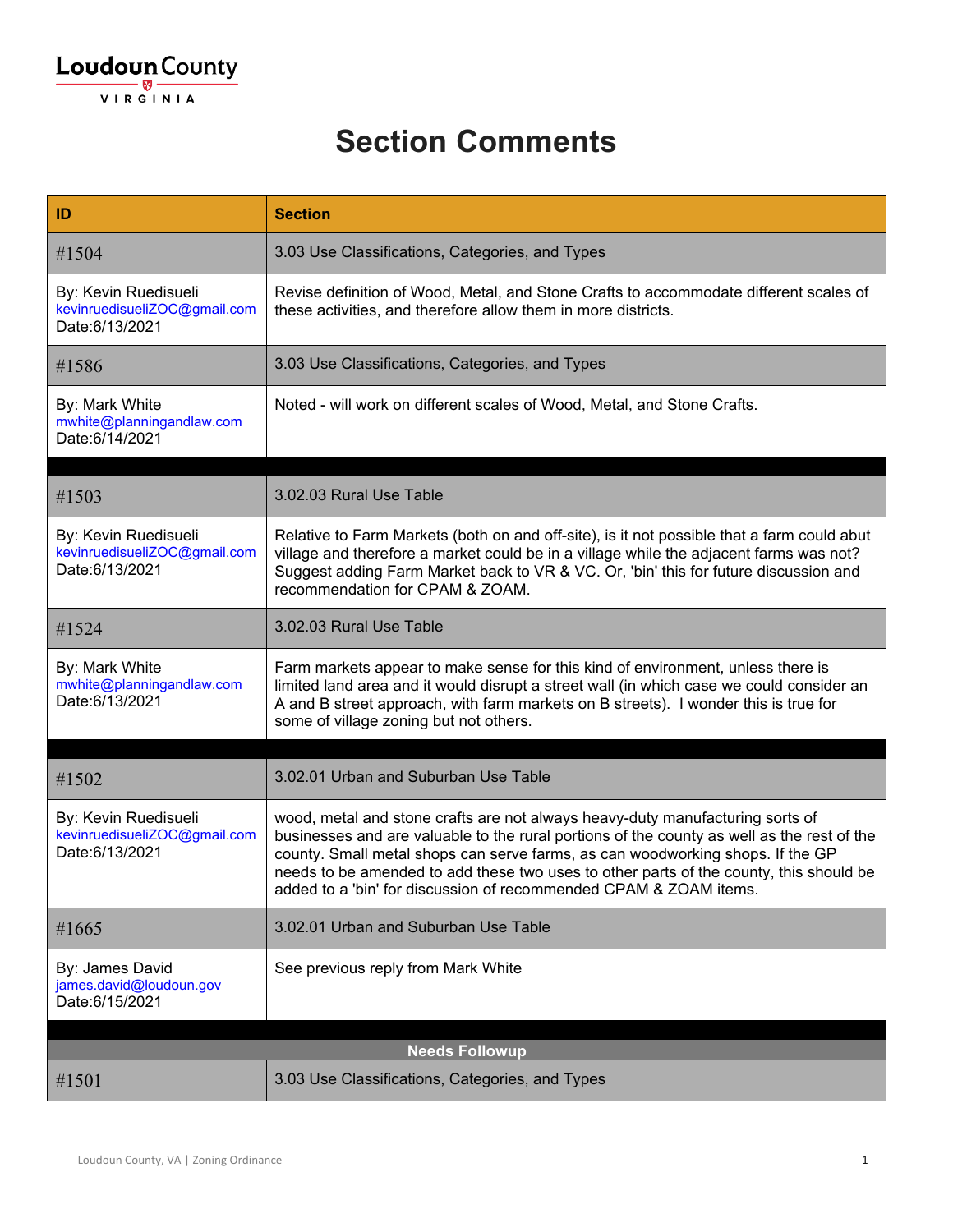

| By: Kevin Ruedisueli<br>kevinruedisueliZOC@gmail.com<br>Date:6/13/2021 | There are two definitions listed under the sub heading of Manufacturing and<br>employment which might be better placed elsewhere--Media Production & Research &<br>Development. These two uses are often found in proximity to educational institutions as<br>well as transit stations in other vibrant locals. They also may fit well with other office<br>uses and are compatible with multifamily housing. They could work well in the UT<br>district, contrary to plan language. ZOC may wish to recommend a CPAM and ZOAM to<br>adjust this once we have gotten through the ZOR. ZOC should have a 'bin' for such<br>items. |
|------------------------------------------------------------------------|----------------------------------------------------------------------------------------------------------------------------------------------------------------------------------------------------------------------------------------------------------------------------------------------------------------------------------------------------------------------------------------------------------------------------------------------------------------------------------------------------------------------------------------------------------------------------------------------------------------------------------|
| #1587                                                                  | 3.03 Use Classifications, Categories, and Types                                                                                                                                                                                                                                                                                                                                                                                                                                                                                                                                                                                  |
| By: Mark White<br>mwhite@planningandlaw.com<br>Date:6/14/2021          | Noted for future discussion.                                                                                                                                                                                                                                                                                                                                                                                                                                                                                                                                                                                                     |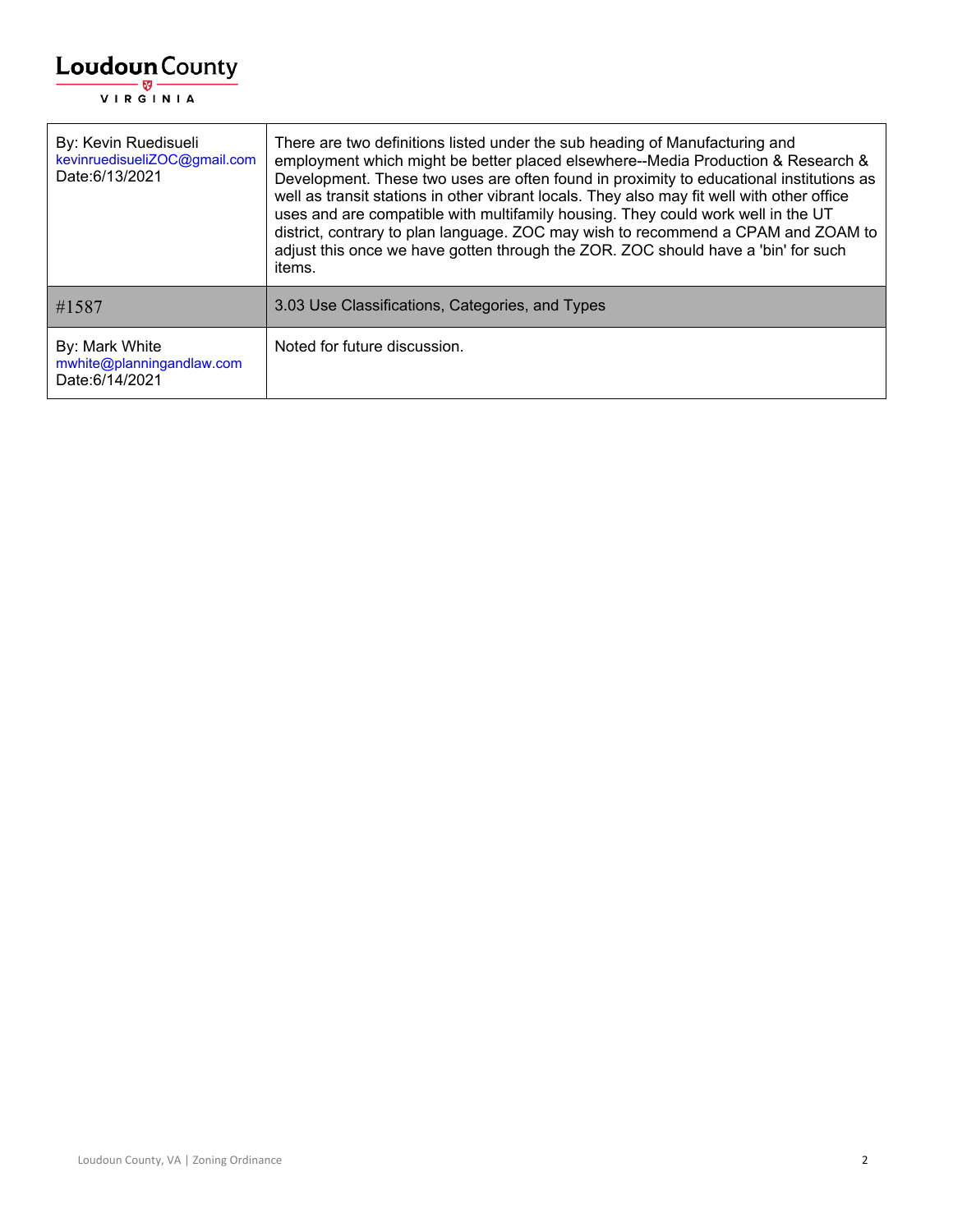

| ID                                                                                       | <b>Section</b>                                                                                                                                                                                                                                 |
|------------------------------------------------------------------------------------------|------------------------------------------------------------------------------------------------------------------------------------------------------------------------------------------------------------------------------------------------|
| #1634                                                                                    | 3.03 Use Classifications, Categories, and Types                                                                                                                                                                                                |
| By: Maura Walsh-<br>Copeland<br>Maura@Walsh-<br>CopelandConsulting.com<br>Date:6/14/2021 | SEE ADDITIONAL COMMENTS posted in Section 3.01, Explanation of Use Table Structure                                                                                                                                                             |
| #1633                                                                                    | 3.03 Use Classifications, Categories, and Types                                                                                                                                                                                                |
| By: Maura Walsh-<br>Copeland<br>Maura@Walsh-<br>CopelandConsulting.com<br>Date:6/14/2021 | Table 3.03-1 Definitions. What is or will be the definition of "FARM?"                                                                                                                                                                         |
| #1666                                                                                    | 3.03 Use Classifications, Categories, and Types                                                                                                                                                                                                |
| By: James David<br>james.david@loudoun.gov<br>Date:6/15/2021                             | We have "agriculture" as a defined use, but further analysis is needed on whether to break<br>out "farm" as its own use. Especially given community input. Thanks for noting this concern.                                                     |
|                                                                                          |                                                                                                                                                                                                                                                |
| #1632                                                                                    | 3.03 Use Classifications, Categories, and Types                                                                                                                                                                                                |
| By: Maura Walsh-<br>Copeland<br>Maura@Walsh-<br>CopelandConsulting.com<br>Date:6/14/2021 | Table 3.03-1 Definitions. BREWERY, LIMITED. The move of this use in all Policy Areas to<br>be removed from Food and Beverage Sales/Service to Agriculture makes much more sense<br>and made it in line with the Code of Virginia requirements. |
| #1667                                                                                    | 3.03 Use Classifications, Categories, and Types                                                                                                                                                                                                |
| By: James David<br>james.david@loudoun.gov<br>Date:6/15/2021                             | Agreed.                                                                                                                                                                                                                                        |
|                                                                                          |                                                                                                                                                                                                                                                |
| #1631                                                                                    | 3.03 Use Classifications, Categories, and Types                                                                                                                                                                                                |
| By: Maura Walsh-<br>Copeland<br>Maura@Walsh-<br>CopelandConsulting.com<br>Date:6/14/2021 | Table 3.03-1 Definitions. CULTURAL TOURISM. Still have the typo "natual" instead of<br>"natural"                                                                                                                                               |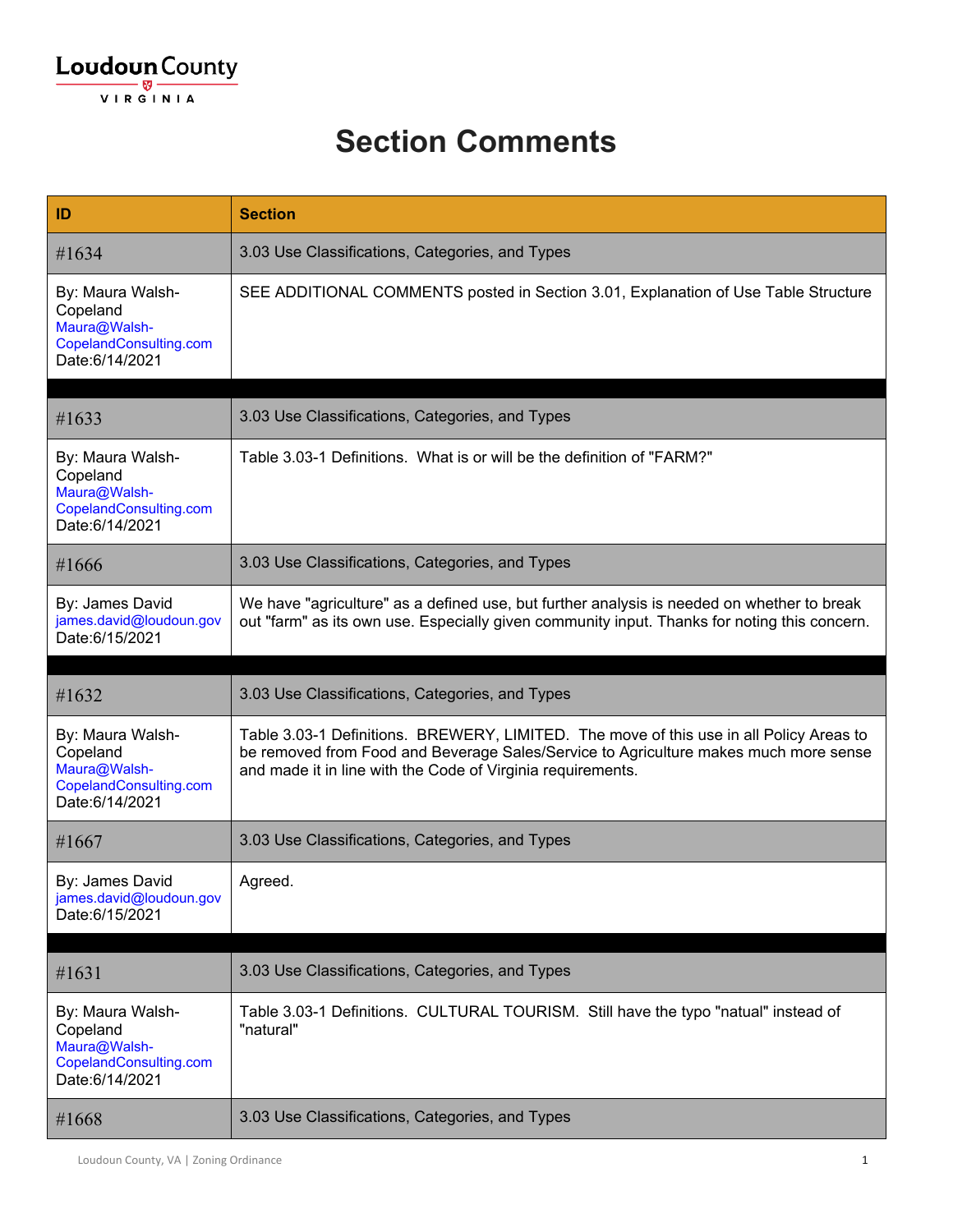| By: James David<br>james.david@loudoun.gov<br>Date:6/15/2021                             | Fixed                                                                                                                                                                                                                                                                                                                                                                                                                                                                                                                                                                                                                                                                                                                                                   |
|------------------------------------------------------------------------------------------|---------------------------------------------------------------------------------------------------------------------------------------------------------------------------------------------------------------------------------------------------------------------------------------------------------------------------------------------------------------------------------------------------------------------------------------------------------------------------------------------------------------------------------------------------------------------------------------------------------------------------------------------------------------------------------------------------------------------------------------------------------|
| #1630                                                                                    | 3.02.03 Rural Use Table                                                                                                                                                                                                                                                                                                                                                                                                                                                                                                                                                                                                                                                                                                                                 |
| By: Maura Walsh-<br>Copeland<br>Maura@Walsh-<br>CopelandConsulting.com<br>Date:6/14/2021 | SEE ADDITIONAL COMMENTS posted in Section 3.01, Explanation of Use Table Structure                                                                                                                                                                                                                                                                                                                                                                                                                                                                                                                                                                                                                                                                      |
| #1628                                                                                    | 3.02.03 Rural Use Table                                                                                                                                                                                                                                                                                                                                                                                                                                                                                                                                                                                                                                                                                                                                 |
| By: Maura Walsh-<br>Copeland<br>Maura@Walsh-<br>CopelandConsulting.com<br>Date:6/14/2021 | Table 3.02.03-3 BREWERY, LIMITED. The designation of Special Exception in Rural<br>Commercial (RC) districts is appropriate and should be considered also for VAR (A-3) due to<br>likely small parcels and lack of actual agricultural crop or livestock to comply with the Code<br>of VA requirement being on a "farm in the Commonwealth of Virginia." This designation also<br>confirms the County's updated understanding of the ability to define the performance<br>standards for the health, safety and welfare of the public and patrons.<br>The move of this use in all Policy Areas to be removed from Food and Beverage<br>Sales/Service to Agriculture makes much more sense and made it in line with the Code of<br>Virginia requirements. |
| #1669                                                                                    | 3.02.03 Rural Use Table                                                                                                                                                                                                                                                                                                                                                                                                                                                                                                                                                                                                                                                                                                                                 |
| By: James David<br>james.david@loudoun.gov<br>Date:6/15/2021                             | Will consider amending the permissibility of "Brewery, Limited" to SPEX in VAR.                                                                                                                                                                                                                                                                                                                                                                                                                                                                                                                                                                                                                                                                         |
| #1627                                                                                    | 3.02.03 Rural Use Table                                                                                                                                                                                                                                                                                                                                                                                                                                                                                                                                                                                                                                                                                                                                 |
| By: Maura Walsh-<br>Copeland<br>Maura@Walsh-<br>CopelandConsulting.com<br>Date:6/14/2021 | Table 3.02.03-3. BED & BREAKFAST INN / COUNTRY INN. I agree with Mr. Houston's<br>concept of better defining the requirements for one structure versus multiple structures, and<br>assigning the Permitted vs. SPEX accordingly. The applications with multiple structures<br>cannot be evaluated the same traffic, setback, event, noise, and overall intensity impacts in<br>the same manner, and therefore should not be permitted by-right or have the exact same<br>performance standards.<br>The inclusion of "rooms for meetings and private parties" and "full-service restaurant"<br>indicates larger scale applications should have CONSISTENT evaluation as event centers to<br>avoid using this "Use" to circumvent the Event Center use.   |
| #1670                                                                                    | 3.02.03 Rural Use Table                                                                                                                                                                                                                                                                                                                                                                                                                                                                                                                                                                                                                                                                                                                                 |
| By: James David<br>james.david@loudoun.gov<br>Date:6/15/2021                             | Will consider as we update Use Specific Standards in Section 3.06.                                                                                                                                                                                                                                                                                                                                                                                                                                                                                                                                                                                                                                                                                      |
| #1626                                                                                    | 3.02.03 Rural Use Table                                                                                                                                                                                                                                                                                                                                                                                                                                                                                                                                                                                                                                                                                                                                 |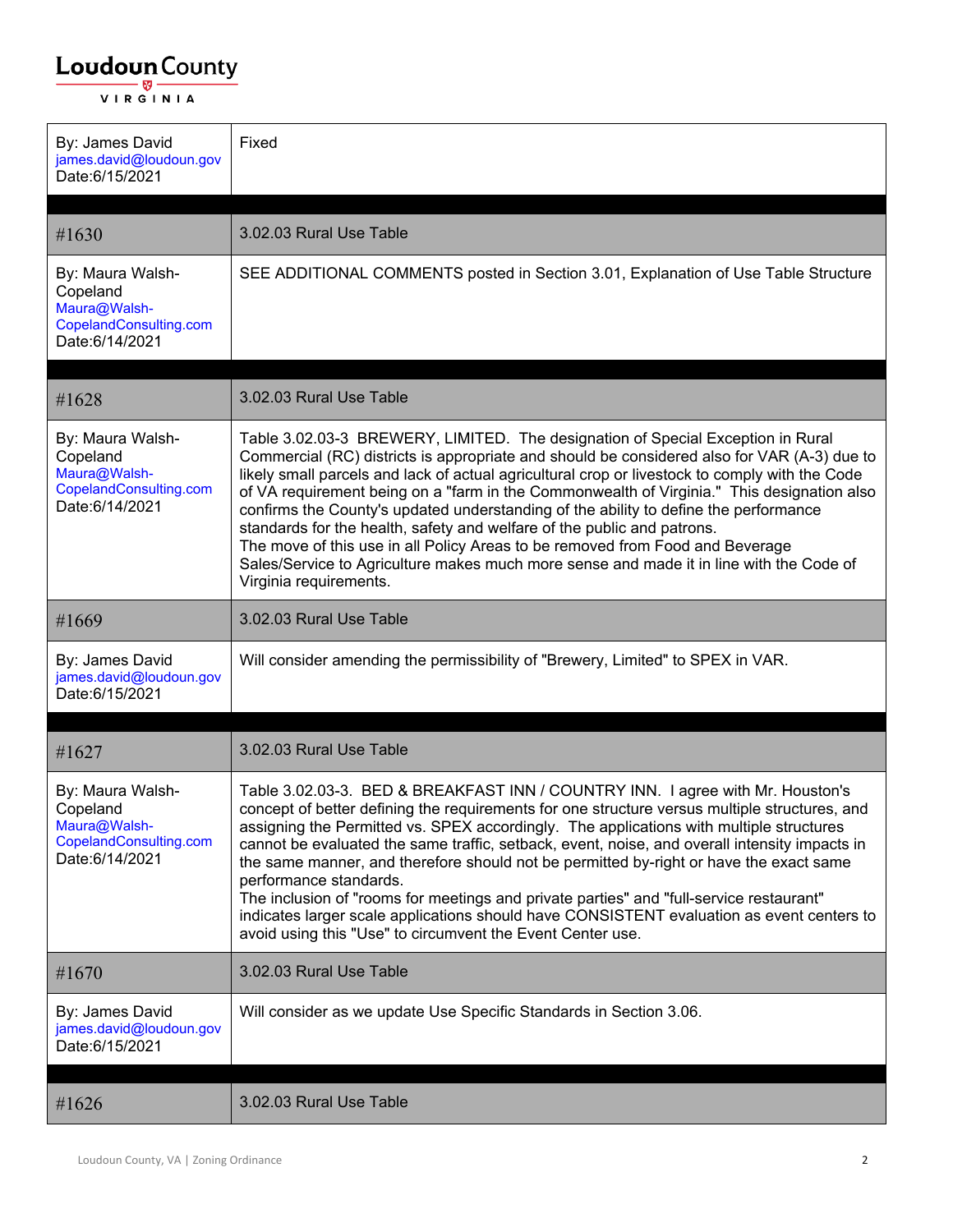| By: Maura Walsh-<br>Copeland<br>Maura@Walsh-<br>CopelandConsulting.com<br>Date:6/14/2021 | Table 3.02.03-3. MARINA still listed?? Should it be removed or is it (still) pending review?                                                                                                                                                                                                                                                                                                                                                                                        |
|------------------------------------------------------------------------------------------|-------------------------------------------------------------------------------------------------------------------------------------------------------------------------------------------------------------------------------------------------------------------------------------------------------------------------------------------------------------------------------------------------------------------------------------------------------------------------------------|
| #1671                                                                                    | 3.02.03 Rural Use Table                                                                                                                                                                                                                                                                                                                                                                                                                                                             |
| By: James David<br>james.david@loudoun.gov<br>Date: 6/15/2021                            | "Marina" is allowed in A-3 currently. Will reconsider as we further refine the VAR and RAR<br>zoning district. Thanks for noting.                                                                                                                                                                                                                                                                                                                                                   |
|                                                                                          | <b>Needs Followup</b>                                                                                                                                                                                                                                                                                                                                                                                                                                                               |
| #1625                                                                                    | 3.02.03 Rural Use Table                                                                                                                                                                                                                                                                                                                                                                                                                                                             |
| By: Maura Walsh-<br>Copeland<br>Maura@Walsh-<br>CopelandConsulting.com<br>Date:6/14/2021 | Table 3.02.03-3-RPA. CRAFT BEVERAGE MANUFACTURING -- Removed in all place<br>types? What is the planned alternative?                                                                                                                                                                                                                                                                                                                                                                |
| #1672                                                                                    | 3.02.03 Rural Use Table                                                                                                                                                                                                                                                                                                                                                                                                                                                             |
| By: James David<br>james.david@loudoun.gov<br>Date:6/15/2021                             | Staff is still working on this one. "Craft Beverage Manufacturing" has been historically viewed<br>as a Light Production use, which is why it was no longer proposed in mixed-use and other<br>districts not envisioned for that intensity. A smaller scale use permitting the manufacture of<br>alcoholic beverages is being considered that would be more appropriate than a light<br>production use in the districts where "Craft Beverage Manufacturing" was formerly proposed. |
| #1624                                                                                    | 3.02.02 Transition and JLMA Use Table                                                                                                                                                                                                                                                                                                                                                                                                                                               |
| By: Maura Walsh-<br>Copeland<br>Maura@Walsh-<br>CopelandConsulting.com<br>Date:6/14/2021 | SEE ADDITIONAL COMMENTS posted in Section 3.01, Explanation of Use Table Structure                                                                                                                                                                                                                                                                                                                                                                                                  |
|                                                                                          | <b>Needs Followup</b>                                                                                                                                                                                                                                                                                                                                                                                                                                                               |
| #1623                                                                                    | 3.02.02 Transition and JLMA Use Table                                                                                                                                                                                                                                                                                                                                                                                                                                               |
| By: Maura Walsh-<br>Copeland<br>Maura@Walsh-<br>CopelandConsulting.com<br>Date:6/14/2021 | Table 3.02.02-2. DWELLING, SINGLE-FAMILY ATTACHED. With the parallel emphasis on<br>the Unmet Housing Strategic Plan, why are there so few place types that allow this use? If<br>applied appropriately (size, location, setbacks, etc.), and interpersed -- duplexes or other<br>attached housing that blends into an area could provided some additional housing.                                                                                                                 |
| #1673                                                                                    | 3.02.02 Transition and JLMA Use Table                                                                                                                                                                                                                                                                                                                                                                                                                                               |
| By: James David<br>james.david@loudoun.gov<br>Date:6/15/2021                             | Agreed. Now that the UHNSP is almost complete, we need to take another look at allowing<br>more SFA attached and MF housing in zoning districts.                                                                                                                                                                                                                                                                                                                                    |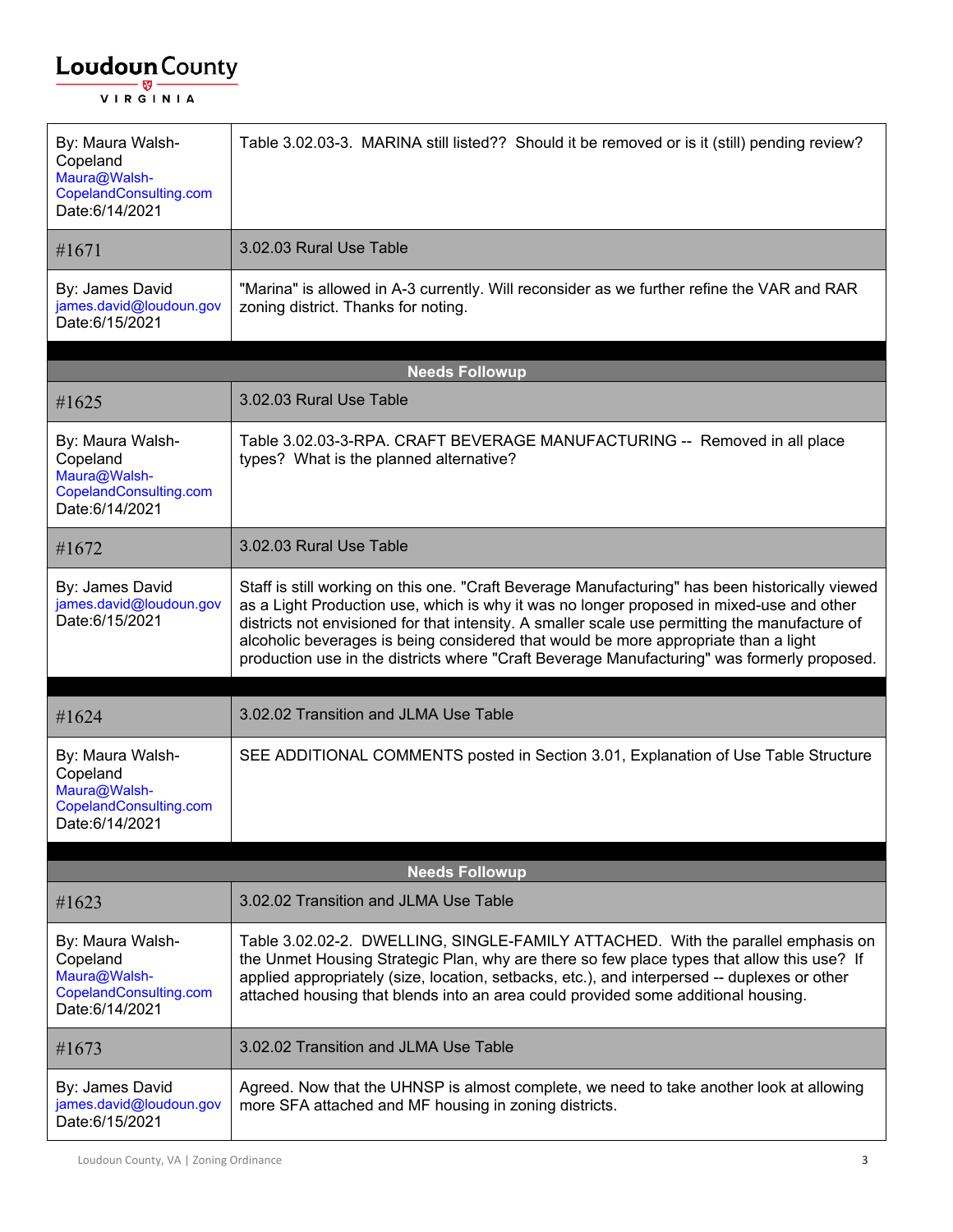| #1622                                                                                    | 3.02.01 Urban and Suburban Use Table                                                                                                                                                                                                                                                                                                                                                                                                                                 |
|------------------------------------------------------------------------------------------|----------------------------------------------------------------------------------------------------------------------------------------------------------------------------------------------------------------------------------------------------------------------------------------------------------------------------------------------------------------------------------------------------------------------------------------------------------------------|
| By: Maura Walsh-<br>Copeland<br>Maura@Walsh-<br>CopelandConsulting.com<br>Date:6/14/2021 | SEE ADDITIONAL COMMENTS posted in Section 3.01, Explanation of Use Table Structure                                                                                                                                                                                                                                                                                                                                                                                   |
|                                                                                          |                                                                                                                                                                                                                                                                                                                                                                                                                                                                      |
| #1621                                                                                    | 3.02.01 Urban and Suburban Use Table                                                                                                                                                                                                                                                                                                                                                                                                                                 |
| By: Maura Walsh-<br>Copeland<br>Maura@Walsh-<br>CopelandConsulting.com<br>Date:6/14/2021 | Table 3.02.01-1. Urban/Suburban Use Table. Why was SAR changed back to A-3?<br>Need to remove SAR from the footnote description on the bottom of this table.                                                                                                                                                                                                                                                                                                         |
| #1674                                                                                    | 3.02.01 Urban and Suburban Use Table                                                                                                                                                                                                                                                                                                                                                                                                                                 |
| By: James David<br>james.david@loudoun.gov<br>Date:6/15/2021                             | A-3 is found in RPA and SPA. A-3 in RPA becomes "Rural Agricultural/Residential." The<br>initial concept was to make a companion "Suburban Agricultural/Residential" or SAR for the<br>A-3 in the SPA. After further reflection on the GP place types, ag uses are not envisioned in<br>the SPA. Furthermore, A-3 Suburban is a limited constrained area along the Potomac River.<br>The current thinking is to leave the A-3 in the SPA alone as a legacy district. |
|                                                                                          |                                                                                                                                                                                                                                                                                                                                                                                                                                                                      |
|                                                                                          |                                                                                                                                                                                                                                                                                                                                                                                                                                                                      |
| #1620                                                                                    | 3.01 Explanation of Use Table Structure                                                                                                                                                                                                                                                                                                                                                                                                                              |
| By: Maura Walsh-<br>Copeland<br>Maura@Walsh-<br>CopelandConsulting.com<br>Date:6/14/2021 | ATTACHMENT 3 DOCUMENT IN 6/16/21 PACKET. RURAL VILLAGE USES -- As<br>representative for Loudoun Historic Village Alliance I will reserve comment after review with<br>LHVA as there was insufficient time before the Monday noon deadline.                                                                                                                                                                                                                           |
| #1675                                                                                    | 3.01 Explanation of Use Table Structure                                                                                                                                                                                                                                                                                                                                                                                                                              |
| By: James David<br>james.david@loudoun.gov<br>Date:6/15/2021                             | Understood. Hopefully you didn't work too hard on Sunday - Happy belated birthday!                                                                                                                                                                                                                                                                                                                                                                                   |
|                                                                                          |                                                                                                                                                                                                                                                                                                                                                                                                                                                                      |
| #1619                                                                                    | <b>Needs Followup</b><br>3.01 Explanation of Use Table Structure                                                                                                                                                                                                                                                                                                                                                                                                     |
| By: Maura Walsh-<br>Copeland<br>Maura@Walsh-<br>CopelandConsulting.com<br>Date:6/14/2021 | ATTACHMENT 3 DOCUMENT IN 6/16/21 PACKET. Why are the following NOT<br>ALLOWEd?<br>-- Wood, Metal, ant Stone Crafts in RC? I agree with Kevin R. that this use may need to be<br>separated for low vs. higher intensity in some manner.                                                                                                                                                                                                                               |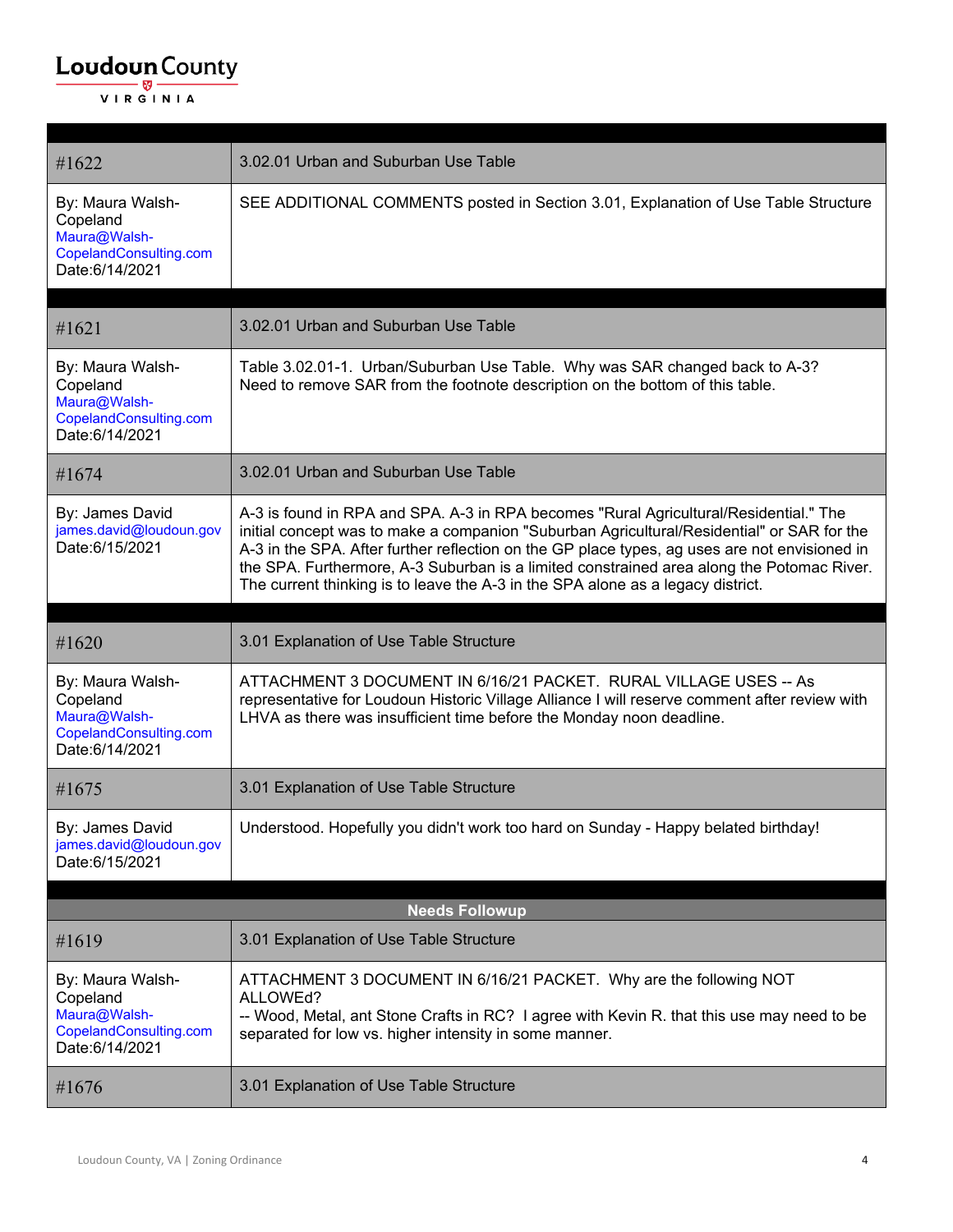| By: James David<br>james.david@loudoun.gov<br>Date:6/15/2021                             | Will keep working on it per response to Kevin.                                                                                                                                                                                          |
|------------------------------------------------------------------------------------------|-----------------------------------------------------------------------------------------------------------------------------------------------------------------------------------------------------------------------------------------|
|                                                                                          | <b>Needs Followup</b>                                                                                                                                                                                                                   |
| #1618                                                                                    | 3.01 Explanation of Use Table Structure                                                                                                                                                                                                 |
| By: Maura Walsh-<br>Copeland<br>Maura@Walsh-<br>CopelandConsulting.com<br>Date:6/14/2021 | ATTACHMENT 3 DOCUMENT IN 6/16/21 PACKET. Why are the following NOT<br>ALLOWEd?<br>-- Auction in ARN, ARS, RAR -- they happen on occasion for antiques, estates.<br>-- Personal Instructional Services, Clinic, Dental or Medical in RC? |
| #1677                                                                                    | 3.01 Explanation of Use Table Structure                                                                                                                                                                                                 |
| By: James David<br>james.david@loudoun.gov<br>Date:6/15/2021                             | Uses were modified based on 2019 GP Place Type analysis. We will take another look at<br>the ones identified here.                                                                                                                      |
| #1617                                                                                    | 3.01 Explanation of Use Table Structure                                                                                                                                                                                                 |
| By: Maura Walsh-<br>Copeland<br>Maura@Walsh-<br>CopelandConsulting.com<br>Date:6/14/2021 | ATTACHMENT 3 DOCUMENT IN 6/16/21 PACKET. The References between 1.f and 2.f<br>appear to be messed up?                                                                                                                                  |
| #1678                                                                                    | 3.01 Explanation of Use Table Structure                                                                                                                                                                                                 |
| By: James David<br>james.david@loudoun.gov<br>Date:6/15/2021                             | Will fix                                                                                                                                                                                                                                |
| #1616                                                                                    | 3.01 Explanation of Use Table Structure                                                                                                                                                                                                 |
| By: Maura Walsh-<br>Copeland<br>Maura@Walsh-<br>CopelandConsulting.com<br>Date:6/14/2021 | ATTACHMENT 3 DOCUMENT IN 6/16/21 PACKET. RURAL 1.m. RAR (A-3). Why allow<br>AGRITAINMENT, AMPHITHEATHER, CULTURAL TOURISM in RAR and RC? Would<br>require performance standards to manage traffic and residential impacts.              |
| #1679                                                                                    | 3.01 Explanation of Use Table Structure                                                                                                                                                                                                 |
| By: James David<br>james.david@loudoun.gov<br>Date:6/15/2021                             | Based on staff's analysis these uses are envisioned in the RPA. Will consider performance<br>standards in Section 3.06.                                                                                                                 |
| #1614                                                                                    | 3.01 Explanation of Use Table Structure                                                                                                                                                                                                 |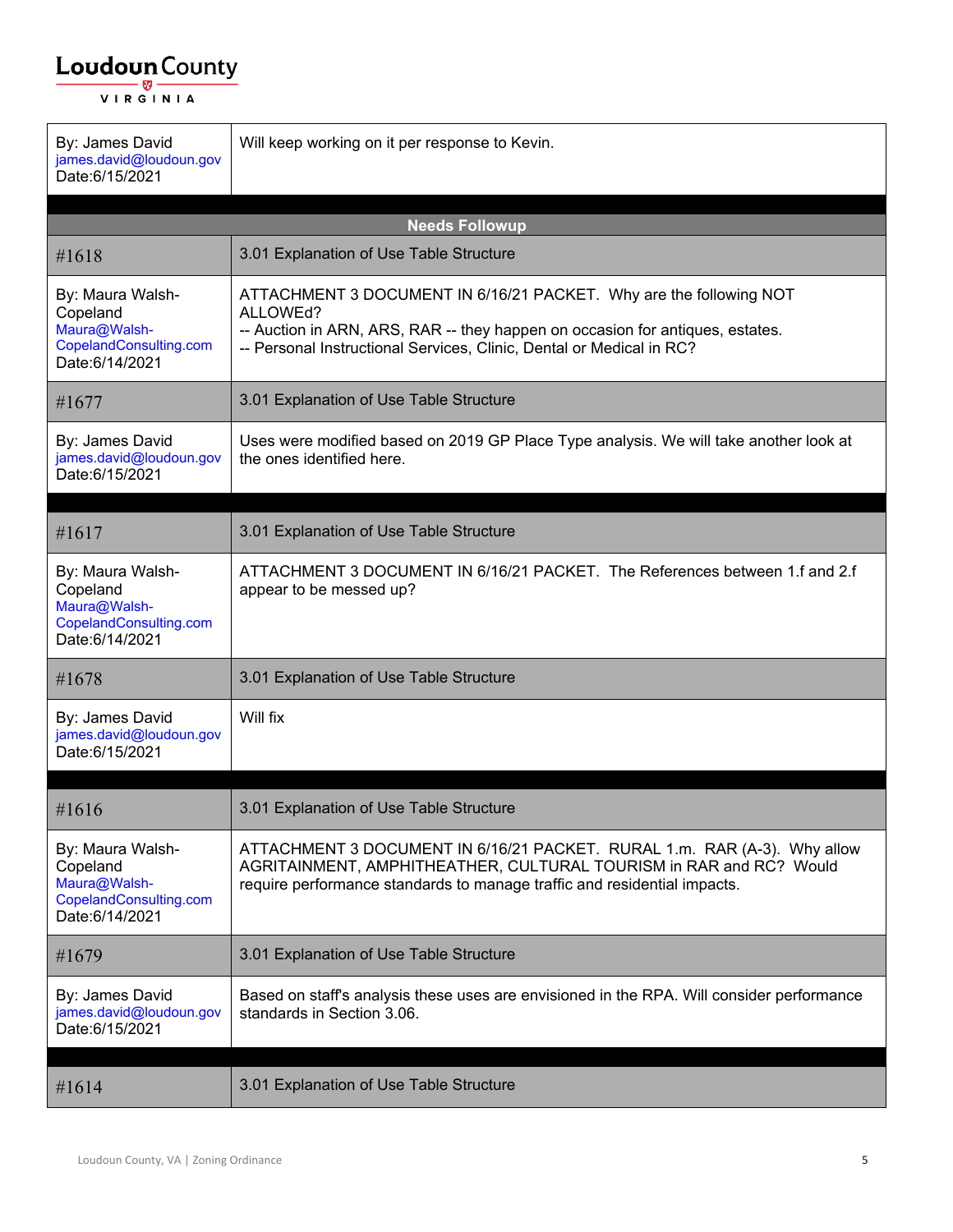| By: Maura Walsh-<br>Copeland<br>Maura@Walsh-<br>CopelandConsulting.com<br>Date:6/14/2021 | ATTACHMENT 3 DOCUMENT IN 6/16/21 PACKET: These 24 pages of explanation were<br>VERY helpful, as was the redline version of changes made since 6/2/21. Honestly,<br>reviewing the tables for the third time with multiple changes each time has made it more<br>difficult to keep track of the justifications. (Having two large monitors to compare before and<br>after helps, but this Attachment explanation is actually more useful than the track changes<br>for viewing and discussion). |
|------------------------------------------------------------------------------------------|-----------------------------------------------------------------------------------------------------------------------------------------------------------------------------------------------------------------------------------------------------------------------------------------------------------------------------------------------------------------------------------------------------------------------------------------------------------------------------------------------|
| #1680                                                                                    | 3.01 Explanation of Use Table Structure                                                                                                                                                                                                                                                                                                                                                                                                                                                       |
| By: James David<br>james.david@loudoun.gov<br>Date:6/15/2021                             | The Use Tables section is very detailed and we understand it is a monumental task to<br>review. The first draft was bringing all the uses together into one table (very time<br>consuming), the second draft was making sure use tables were consistent with how things<br>are treated now, and the last version reflects proposed changes to implement of the new<br>2019 GP.                                                                                                                |
|                                                                                          |                                                                                                                                                                                                                                                                                                                                                                                                                                                                                               |
|                                                                                          |                                                                                                                                                                                                                                                                                                                                                                                                                                                                                               |
| #1613                                                                                    | 3.01 Explanation of Use Table Structure                                                                                                                                                                                                                                                                                                                                                                                                                                                       |
| By: Maura Walsh-<br>Copeland<br>Maura@Walsh-<br>CopelandConsulting.com<br>Date:6/14/2021 | JUNE 16 PACKET: Although having both the "clean" and "redline" copies in the packet is<br>helpful, it requires a tremendous about of time to review jumping up & down, up & down. To<br>more quickly compare, would Staff considered changing the online enCodePlus ZOC view to<br>the redline to better compare changes from meeting to meeting?                                                                                                                                             |
| #1681                                                                                    | 3.01 Explanation of Use Table Structure                                                                                                                                                                                                                                                                                                                                                                                                                                                       |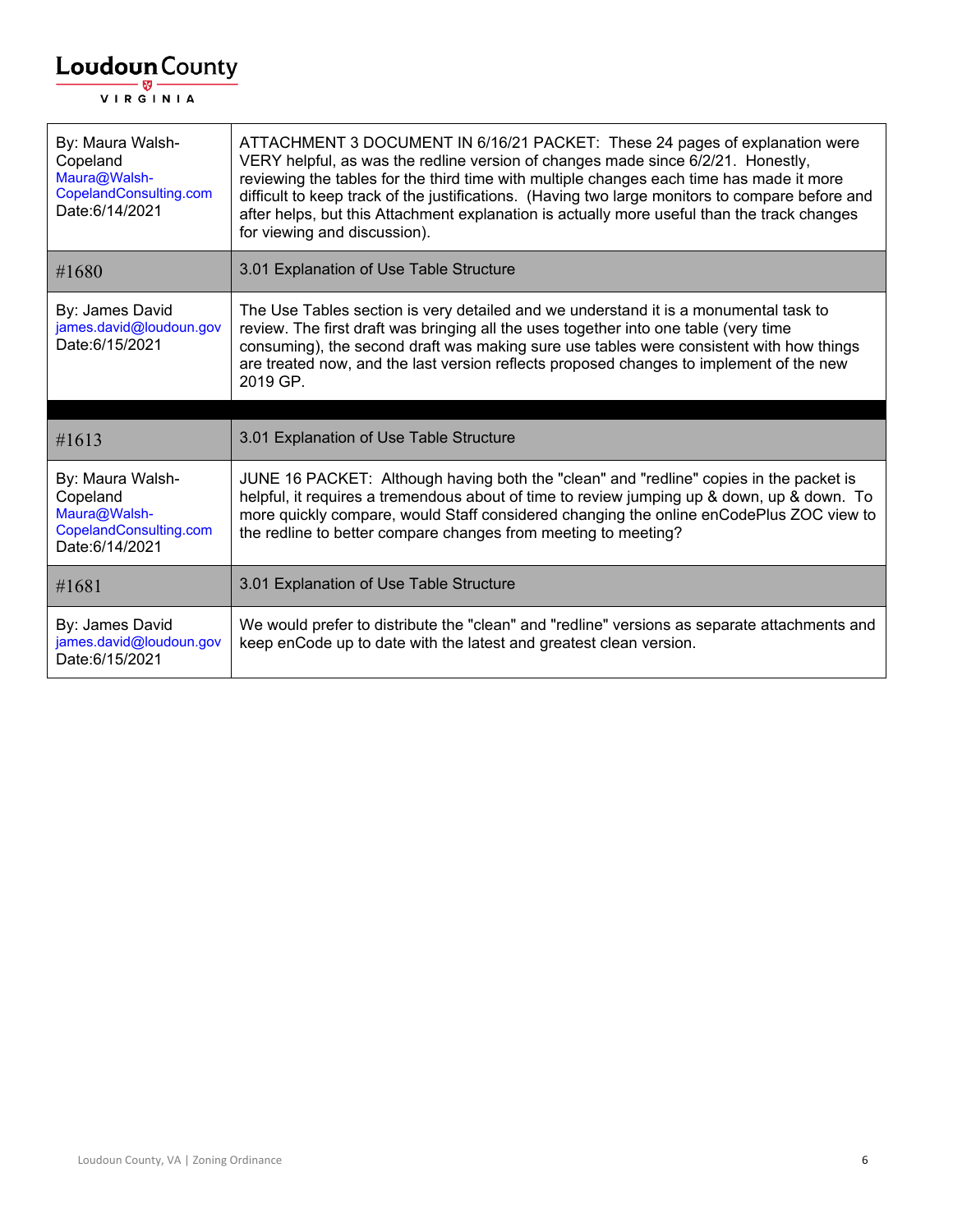#### **ZOC Comments 06/01/21 - 06/14/21**

| ID                                                                 | <b>Section</b>                                                                                                                                                                                                                                                                                                                                           |
|--------------------------------------------------------------------|----------------------------------------------------------------------------------------------------------------------------------------------------------------------------------------------------------------------------------------------------------------------------------------------------------------------------------------------------------|
| #1499                                                              | 3.02.03 Rural Use Table                                                                                                                                                                                                                                                                                                                                  |
| By: Charles Houston<br>CharlesHouston3@yahoo.com<br>Date:6/12/2021 | Brewery - No No No. There are too many of these now. They bring unsafe traffic<br>conditions, noise and general nuisances. Allowing more of them would bother the<br>majority of people in the RPA.                                                                                                                                                      |
| #1525                                                              | 3.02.03 Rural Use Table                                                                                                                                                                                                                                                                                                                                  |
| By: Mark White<br>mwhite@planningandlaw.com<br>Date:6/13/2021      | Code of Virginia 15.2-2288.3:1 classifies limited breweries as agricultural, requires<br>zoning regulations for them to be "reasonable" and to consider the economic impact of<br>zoning regulations on them, and prohibits regulation of a number of customary activities<br>at limited breweries. Any regulation needs to consider those restrictions. |
| #1498                                                              | 3.02.03 Rural Use Table                                                                                                                                                                                                                                                                                                                                  |
| By: Charles Houston<br>CharlesHouston3@yahoo.com<br>Date:6/12/2021 | Agricultural cultural center - While this sounds interesting, my sense is that the County<br>should be able to control things, so require a SPEX.                                                                                                                                                                                                        |
| #1526                                                              | 3.02.03 Rural Use Table                                                                                                                                                                                                                                                                                                                                  |
| By: Mark White<br>mwhite@planningandlaw.com<br>Date:6/13/2021      | We can also address them with supplemental regulations in 3.06.                                                                                                                                                                                                                                                                                          |
| #1497                                                              | 3.02.03 Rural Use Table                                                                                                                                                                                                                                                                                                                                  |
| By: Charles Houston<br>CharlesHouston3@yahoo.com<br>Date:6/12/2021 | Rural Retreat - To avoid abuse, remove "P" and require SPEX.                                                                                                                                                                                                                                                                                             |
| #1527                                                              | 3.02.03 Rural Use Table                                                                                                                                                                                                                                                                                                                                  |
| By: Mark White<br>mwhite@planningandlaw.com<br>Date:6/13/2021      | Level of permissibility proposed aligns with 2019 GP. Open to discussion.                                                                                                                                                                                                                                                                                |
| #1496                                                              | 3.02.03 Rural Use Table                                                                                                                                                                                                                                                                                                                                  |
| By: Charles Houston<br>CharlesHouston3@yahoo.com<br>Date:6/12/2021 | Snack or beverage bars. Why is this permitted? Do not permit them.                                                                                                                                                                                                                                                                                       |
| #1528                                                              | 3.02.03 Rural Use Table                                                                                                                                                                                                                                                                                                                                  |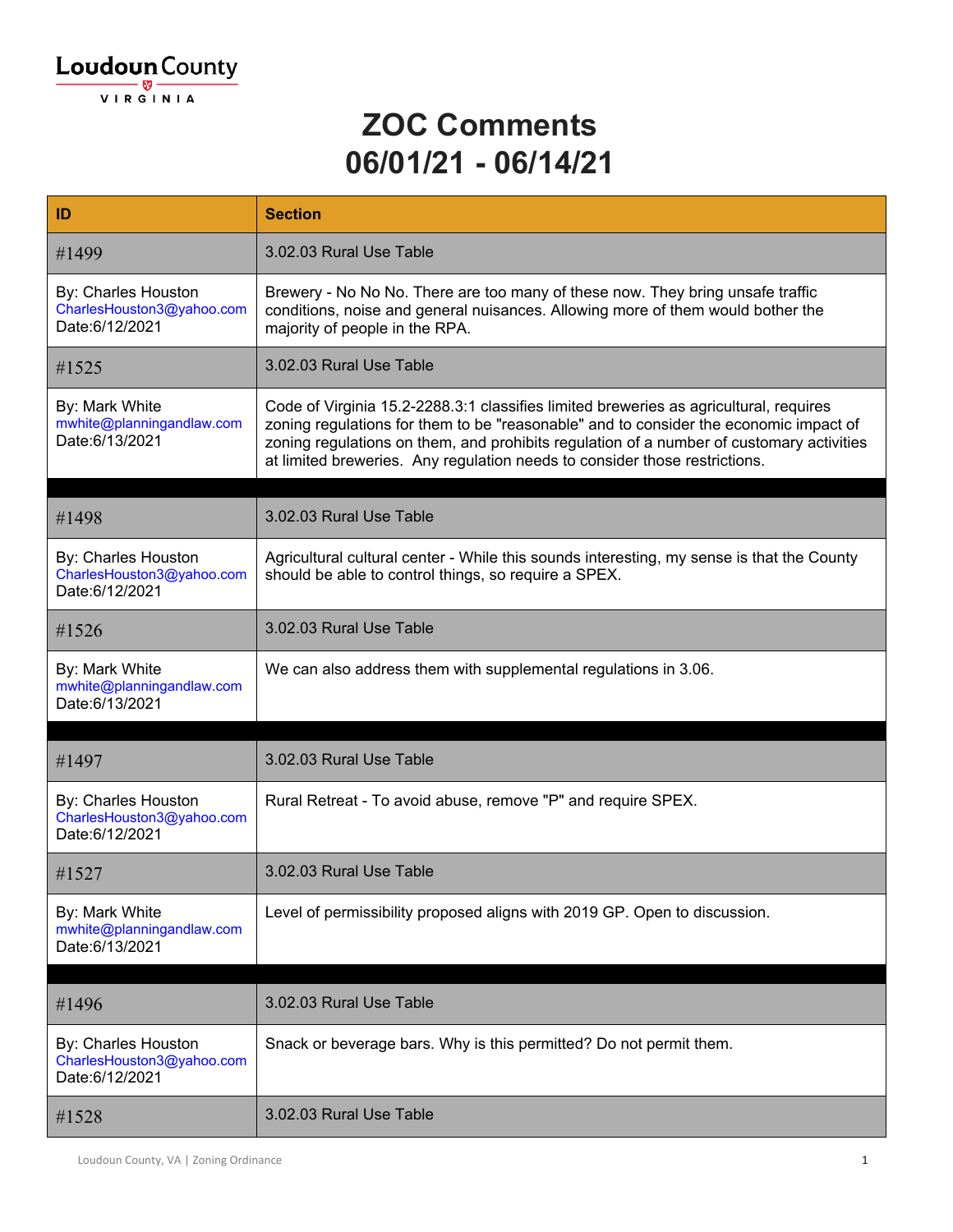| By: Mark White<br>mwhite@planningandlaw.com<br>Date:6/13/2021      | These are equivalent to coffeehouses/tea houses, which are currently allowed in AR-1<br>and AR-2.                                                                                                                                           |
|--------------------------------------------------------------------|---------------------------------------------------------------------------------------------------------------------------------------------------------------------------------------------------------------------------------------------|
| #1495                                                              | 3.02.03 Rural Use Table                                                                                                                                                                                                                     |
| By: Charles Houston<br>CharlesHouston3@yahoo.com<br>Date:6/12/2021 | Banquet/event facility - This category HAS been abused and in some areas there are too<br>many of them. Thus, control things by requiring a SPEX.                                                                                           |
| #1529                                                              | 3.02.03 Rural Use Table                                                                                                                                                                                                                     |
| By: Mark White<br>mwhite@planningandlaw.com<br>Date:6/13/2021      | We are considering updates to the use specific standards for banquet/event facilities<br>when we get to Section 3.06.                                                                                                                       |
| #1494                                                              | 3.02.03 Rural Use Table                                                                                                                                                                                                                     |
| By: Charles Houston<br>CharlesHouston3@yahoo.com<br>Date:6/12/2021 | Rural resort - Must be SPEX, not M. This is yet another use that can be abused. Also, in<br>the event these proliferate, then the Board can control matters through the SPEX<br>process.                                                    |
|                                                                    | <b>Needs Followup</b>                                                                                                                                                                                                                       |
| #1530                                                              | 3.02.03 Rural Use Table                                                                                                                                                                                                                     |
| By: Mark White<br>mwhite@planningandlaw.com<br>Date:6/13/2021      | Noted for discussion. We can also address them with supplemental regulations in 3.06.                                                                                                                                                       |
|                                                                    |                                                                                                                                                                                                                                             |
| #1493                                                              | 3.02.03 Rural Use Table                                                                                                                                                                                                                     |
| By: Charles Houston<br>CharlesHouston3@yahoo.com<br>Date:6/12/2021 | Country Inn - As with B&B Inn, limit this to one building. DO not allow multiple buildings.<br>If you insist on allowing more than one building, then this use should be a P for a single<br>building but a SPEX if more than one building. |
| #1531                                                              | 3.02.03 Rural Use Table                                                                                                                                                                                                                     |
| By: Mark White<br>mwhite@planningandlaw.com<br>Date:6/13/2021      | We plan to address the triggers for SPEX in 3.06. Thanks for pointing this out.                                                                                                                                                             |
|                                                                    |                                                                                                                                                                                                                                             |
| #1492                                                              | 3.02.03 Rural Use Table                                                                                                                                                                                                                     |
| By: Charles Houston<br>CharlesHouston3@yahoo.com<br>Date:6/12/2021 | Bed and Breakfast Inn - should be limited to ONE building. In the current ZO, this<br>category included the plural 'buildings' and was quickly abused by someone who built a<br>row of cabins on Route 9.                                   |
| #1532                                                              | 3.02.03 Rural Use Table                                                                                                                                                                                                                     |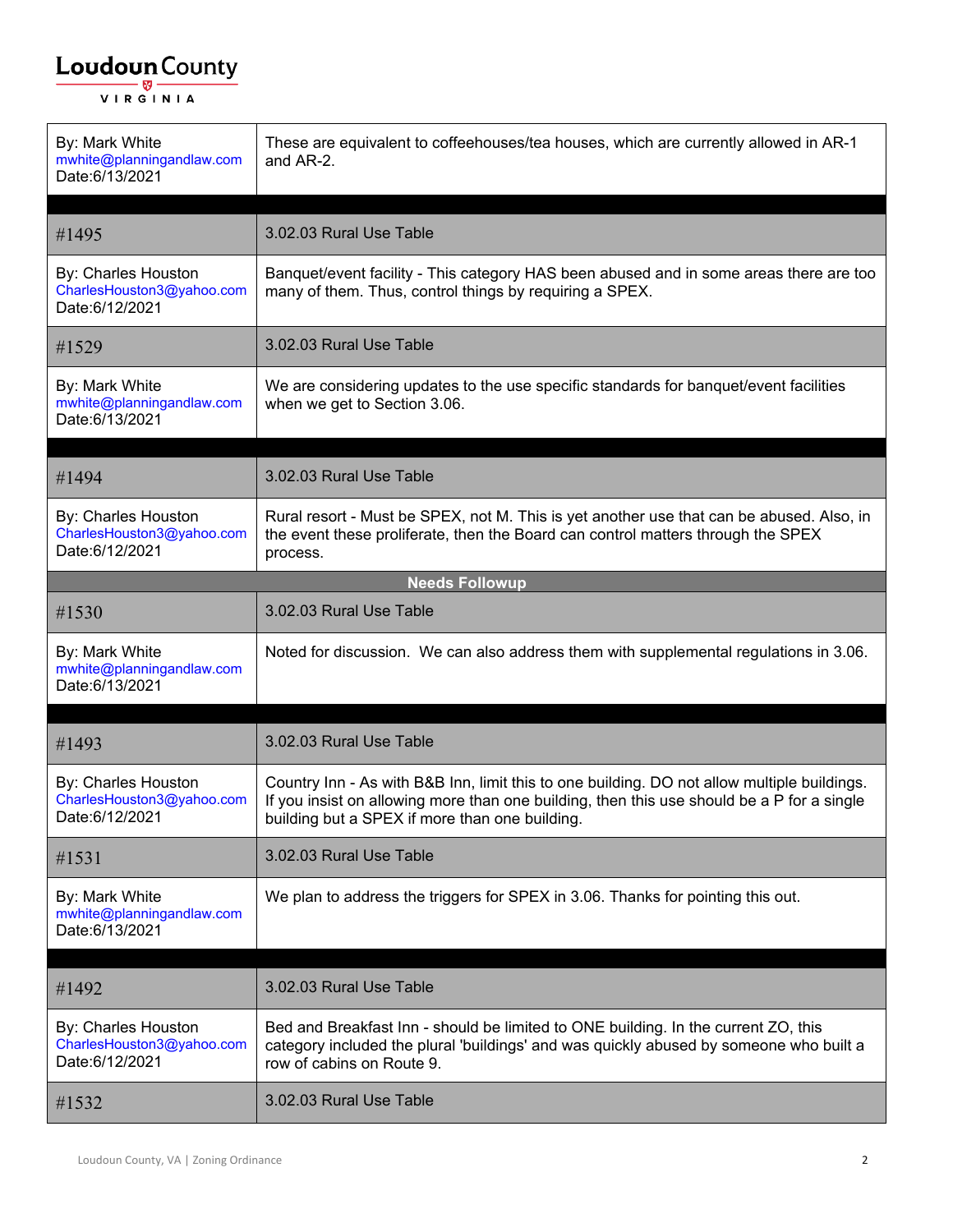| By: Mark White<br>mwhite@planningandlaw.com<br>Date:6/13/2021      | This is something to consider for Use Standards in Section 3.06. Thanks for pointing this<br>out.                                                                                                                                                                                 |
|--------------------------------------------------------------------|-----------------------------------------------------------------------------------------------------------------------------------------------------------------------------------------------------------------------------------------------------------------------------------|
| #1491                                                              | 3.02.03 Rural Use Table                                                                                                                                                                                                                                                           |
| By: Charles Houston<br>CharlesHouston3@yahoo.com<br>Date:6/12/2021 | Rural Resort should require a SPEX, not just an M. This category is also open to abuse,<br>so every such application needs scrutiny and legislative approval. (Gable's landfill shows<br>how use definitions can be abused.)                                                      |
| #1533                                                              | 3.02.03 Rural Use Table                                                                                                                                                                                                                                                           |
| By: Mark White<br>mwhite@planningandlaw.com<br>Date:6/13/2021      | It seems that, whether this is classified as SPEX or not, the definition and maybe Section<br>3.06 need to clarify and distinguish this to keep that issue from reoccurring.                                                                                                      |
| #1490                                                              | 3.02.03 Rural Use Table                                                                                                                                                                                                                                                           |
| By: Charles Houston<br>CharlesHouston3@yahoo.com<br>Date:6/12/2021 | Require a SPEX for campgrounds. The standards may leave room for abuse.                                                                                                                                                                                                           |
| #1534                                                              | 3.02.03 Rural Use Table                                                                                                                                                                                                                                                           |
| By: Mark White<br>mwhite@planningandlaw.com<br>Date:6/13/2021      | We can also address them with supplemental regulations in Section 3.06.                                                                                                                                                                                                           |
| #1489                                                              | 3.03 Use Classifications, Categories, and Types                                                                                                                                                                                                                                   |
| By: Charles Houston<br>CharlesHouston3@yahoo.com<br>Date:6/12/2021 | "Manufactured homes" should NOT be a permitted use, given the standards later in this<br>document. The standards for Manufactured Homes would permit structures as small as<br>320 square feetMOBILE HOMES. Bad, bad, bad.                                                        |
|                                                                    | I think what you want, and what would be acceptable, are "Modular Homes."                                                                                                                                                                                                         |
| #1588                                                              | 3.03 Use Classifications, Categories, and Types                                                                                                                                                                                                                                   |
| By: Mark White<br>mwhite@planningandlaw.com<br>Date:6/14/2021      | Manufactured homes are built to a federal, preemptive building code (the "HUD Code"),<br>as opposed to "mobile homes" which predate the HUD Code. They are also more<br>affordable than site-built homes, and others on the ZOC have expressed interest in<br>accommodating them. |
| #1380                                                              | 3.02.03 Rural Use Table                                                                                                                                                                                                                                                           |